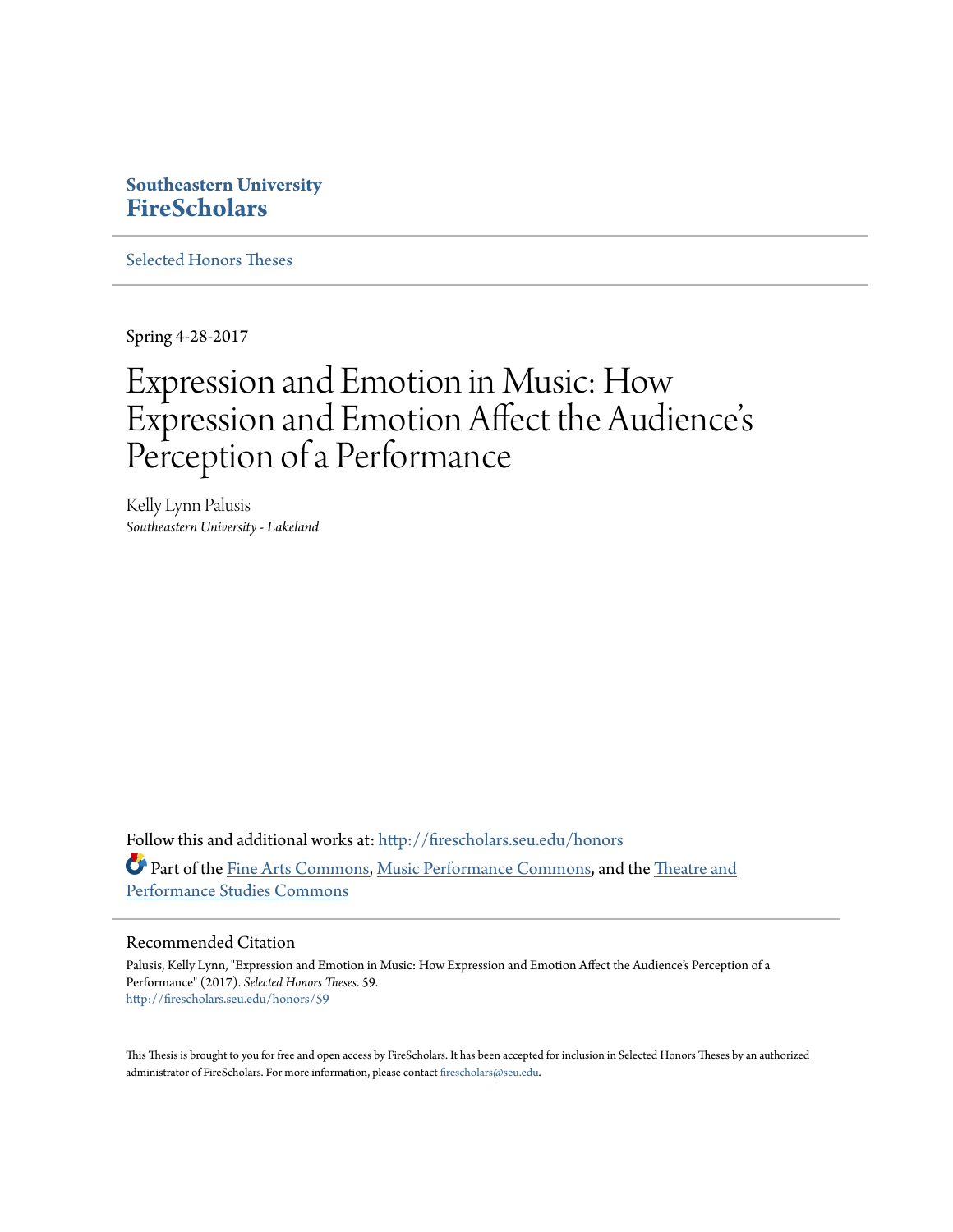# EXPRESSION AND EMOTION IN MUSIC: HOW EXPRESSION AND EMOTION AFFECT THE AUDIENCE'S PERCEPTION OF A PERFORMANCE

by

Kelly Lynn Palusis

Submitted to the Honors Program Committee

in partial fulfillment

of the requirements for University Honors Scholars

Southeastern University

2017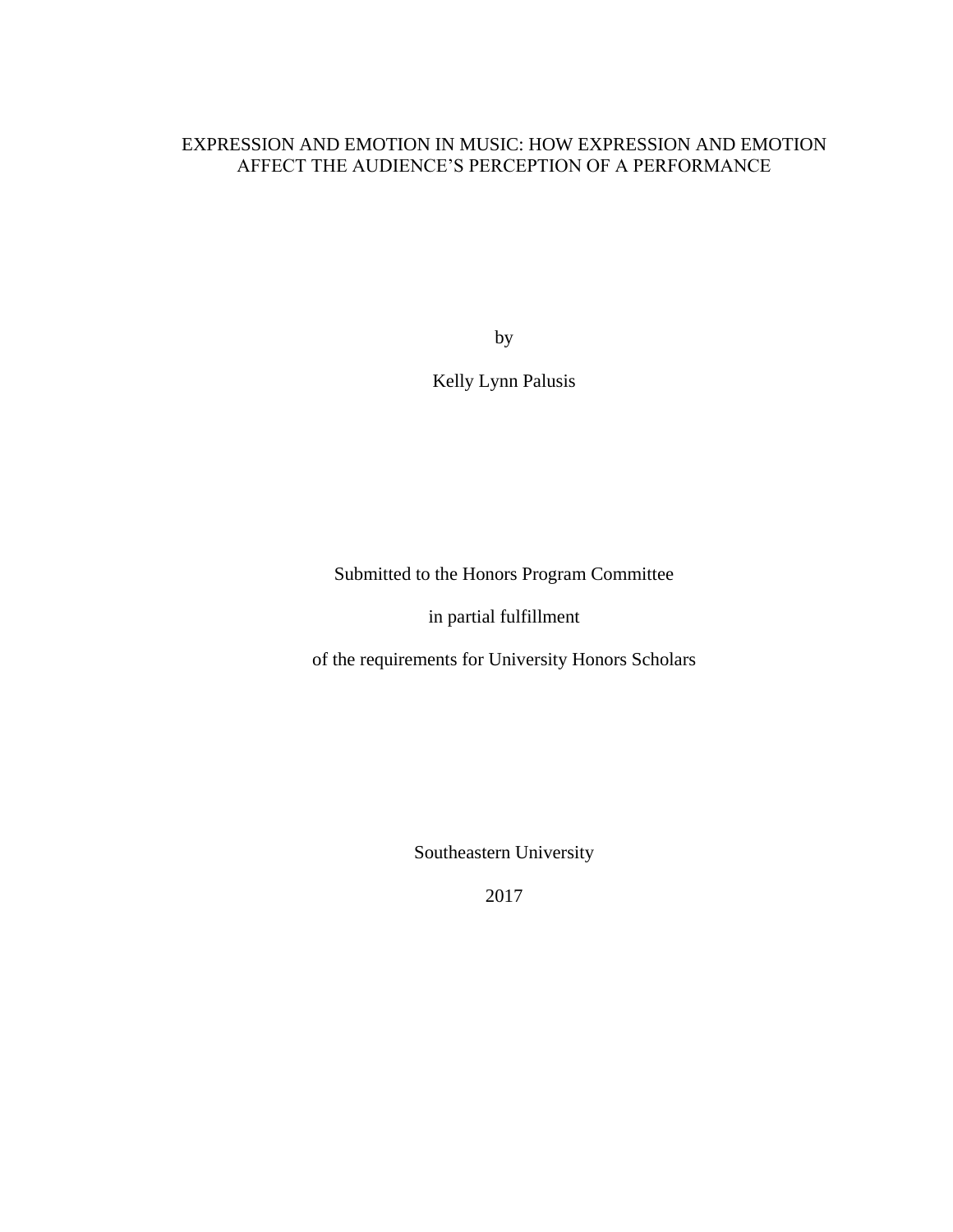### Palusis ii

 $\odot$  Kelly Lynn Palusis, Southeastern University 2017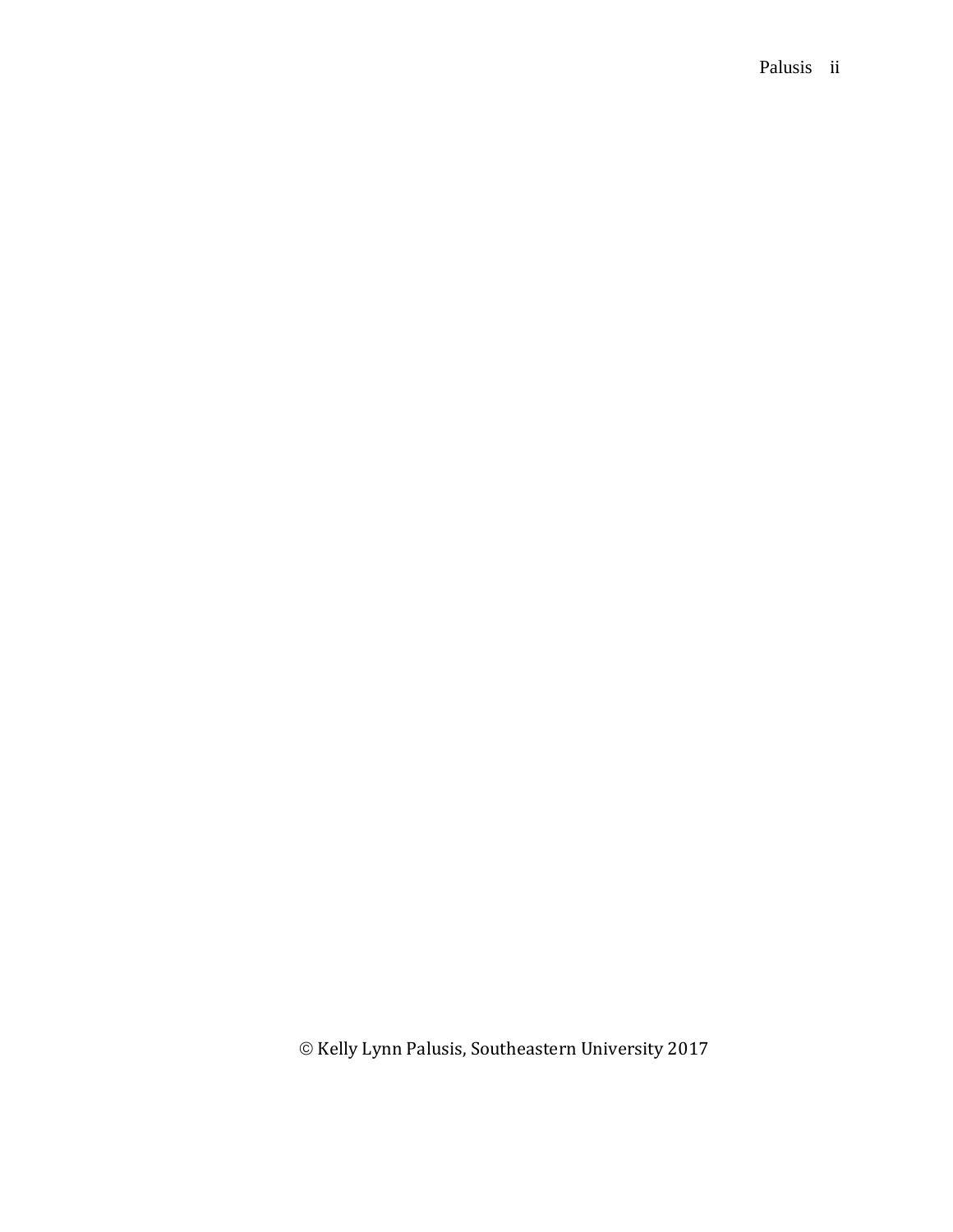#### **Abstract**:

Expression and emotion in a musical performance affects how the music is perceived by the audience. A study of a song's composer and the background of the music aids in improving the expression and understanding of vocal music. A study of theatre brings an extra dynamic to a musical performance. Maria Callas, for example, was a pioneer in combining these many factors into her performances. Her application of music and drama in opera makes her an ideal example of a complete and dynamic vocalist. The expression and emotion she poured into each performance transformed how people saw opera and music in general. This concept of expression and emotion in music and how it may affect an audience's perception of a performance is furthered studied in depth through various surveys and an extensive study of Maria Callas and what she has to say about her art and what others have observed from Callas's performances and work ethic.

### **Key Words**:

Music, Song, Opera, Expression, Emotion, Perception, Audience, Theatre, Maria Callas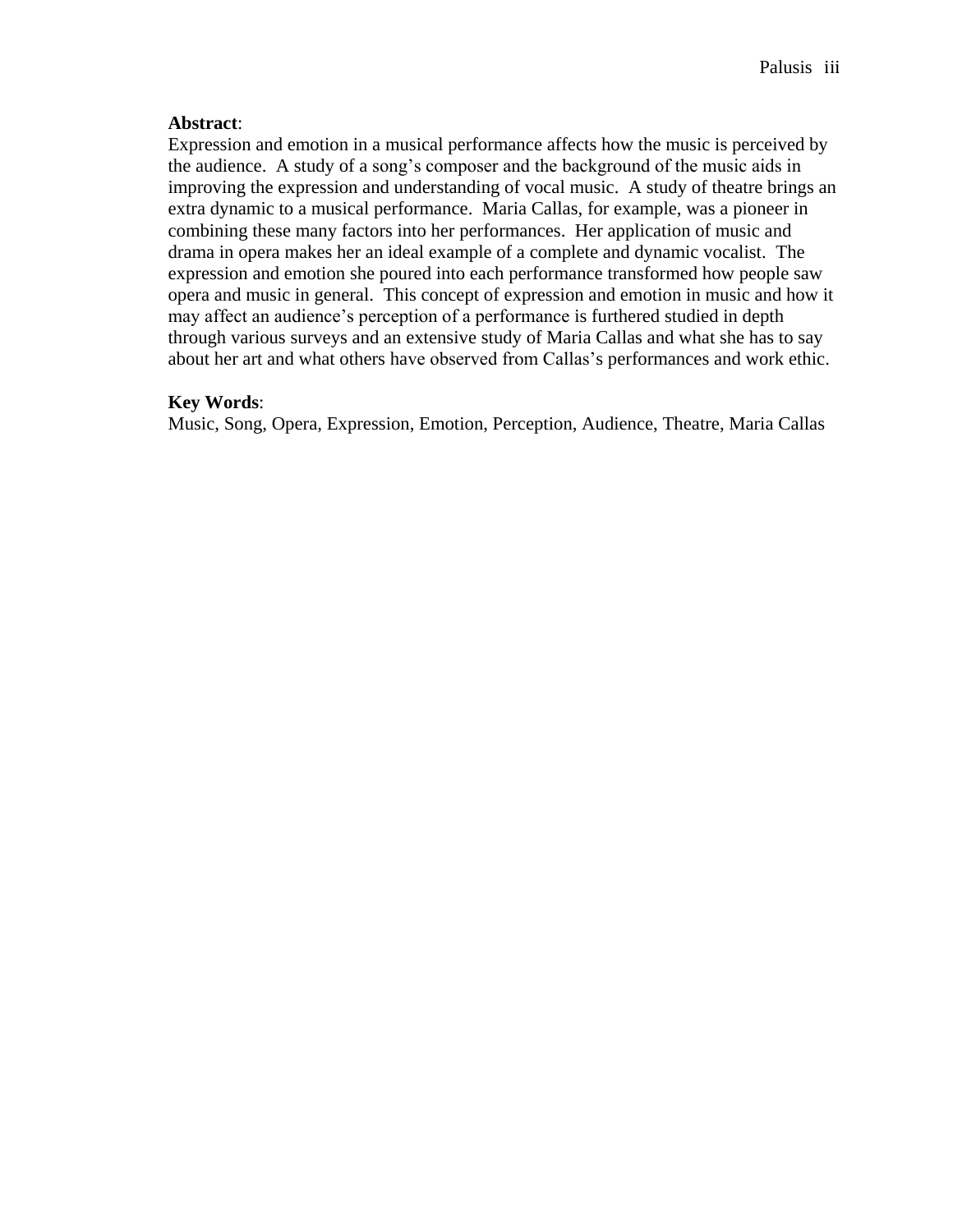### **TABLE OF CONTENTS**

### TITLE PAGE

# COPYRIGHT PAGE

### ABSTRACT AND KEY WORDS

### CHAPTER 1: INTRODUCTION

#### CHAPTER 2: LITERATURE REVIEW

Emotion

Theatre and Expression

# CHAPTER 3: MARIA CALLAS

### CHAPTER 3: METHODOLOGY

### CHAPTER 4: ANALYSIS OF DATA

Comparing Group A and Group B

Comparing Group A

Comparing Group B

### CHAPTER 6: CONCLUSIONS

WORK CITED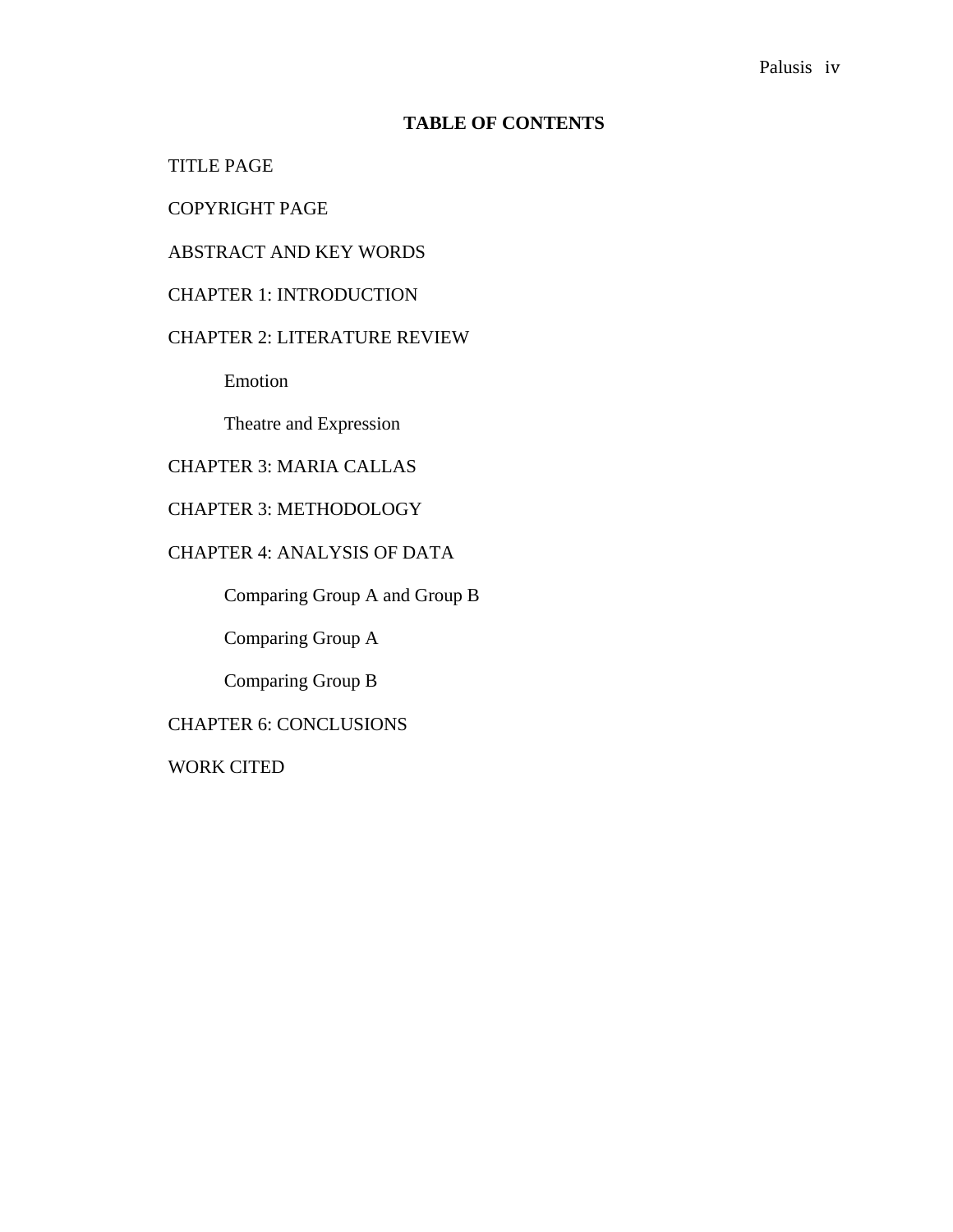"To play a wrong note is insignificant; to play without passion is unforgivable." -Ludwig van Beethoven

#### **CHAPTER 1: INTRODUCTION**

Nothing is comparable to the feeling of being drawn into the world of music. The sudden and uncontrollable sense of emotions that flood over us when music touches and moves us on an indescribable level is a thrill like no other. The chills that follow such emotions are an experience that can never be predicted and transport the auditor to another world. All of these factors come with what the audience members are individually experiencing and perceiving as they continue to listen and watch a performance. Music has been said to affect everyone. People have their own personal experiences with music and they use music to express what they cannot express with words. The experience of music is said to be unexplainable and transcends the use of words. Music can leave people speechless and without an accurate way to express what they experienced. This is because music transcends language and it becomes a universal language that anyone can connect to. Music is found all across the world and anyone can have a perception or opinion of what the song expresses.

Music can be performed as close to notation as possible, but does that really mean it will affect an audience the way an emotionally propelled song will? Maria Callas, though no longer alive, is still beloved. People would travel across the world to hear her perform, even when the language was not of their own vernacular. What Callas portrayed was deeply in tune with the music and imbued with her personal emotions. The world was enthralled with the singer who performed in a way in which they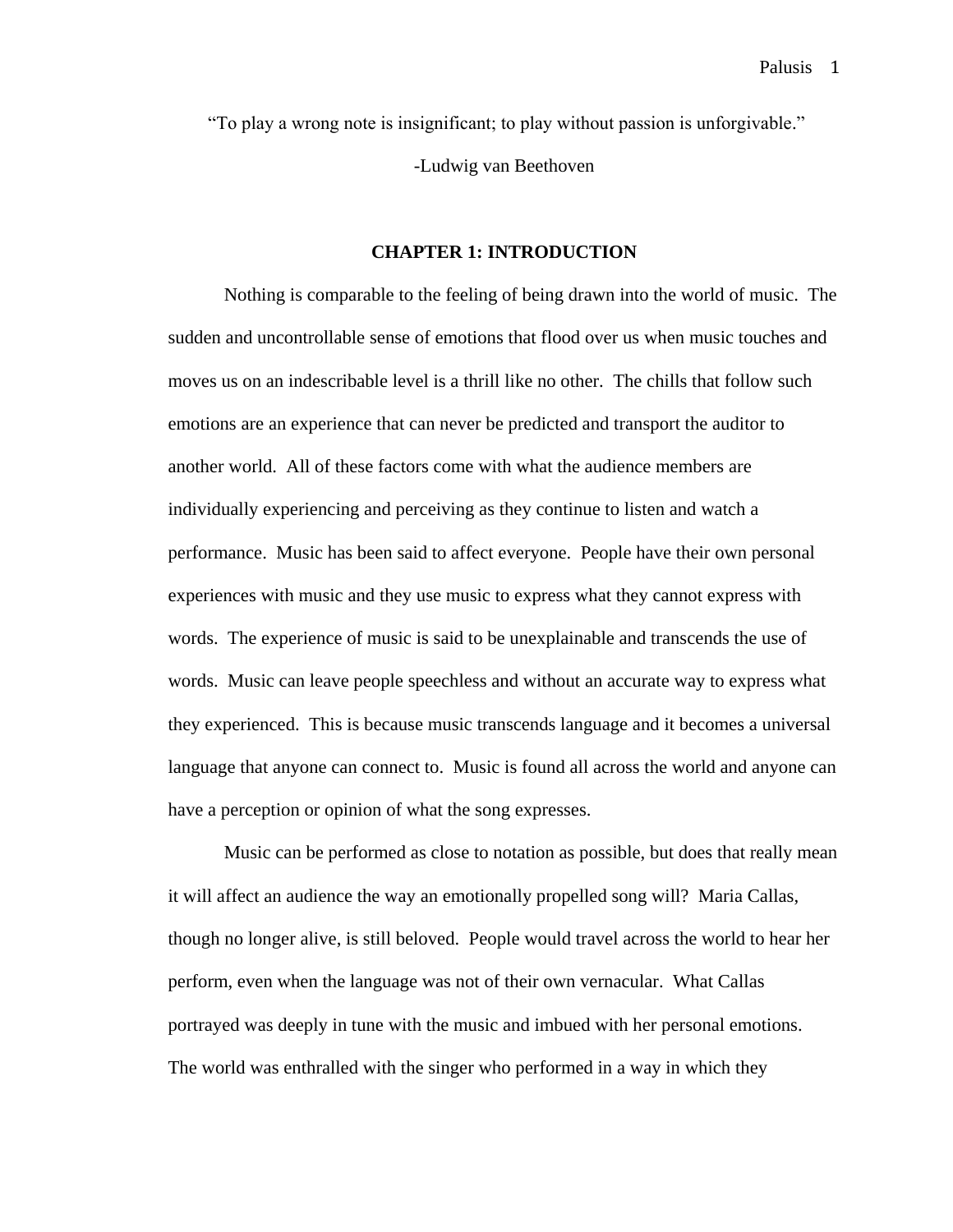connected emotionally with her and felt invested in the story being told, rather than with a singer who performed the music accurately to notation and made no connection with the story.

The following literature review attempts to justify expression in a music performance and how to increase the experience of the audience by answering the following questions:

- Does the audience perceive emotions expressed by the performer?
- Does the audience perceive what the music is expressing when the performer understands the background of the music?
- Does a performer's understanding of theatre improve the audience's perception of the performance?
- How does a performer improve the perceived performance of the audience?
- What aspects of a music performance does the audience enjoy and look for?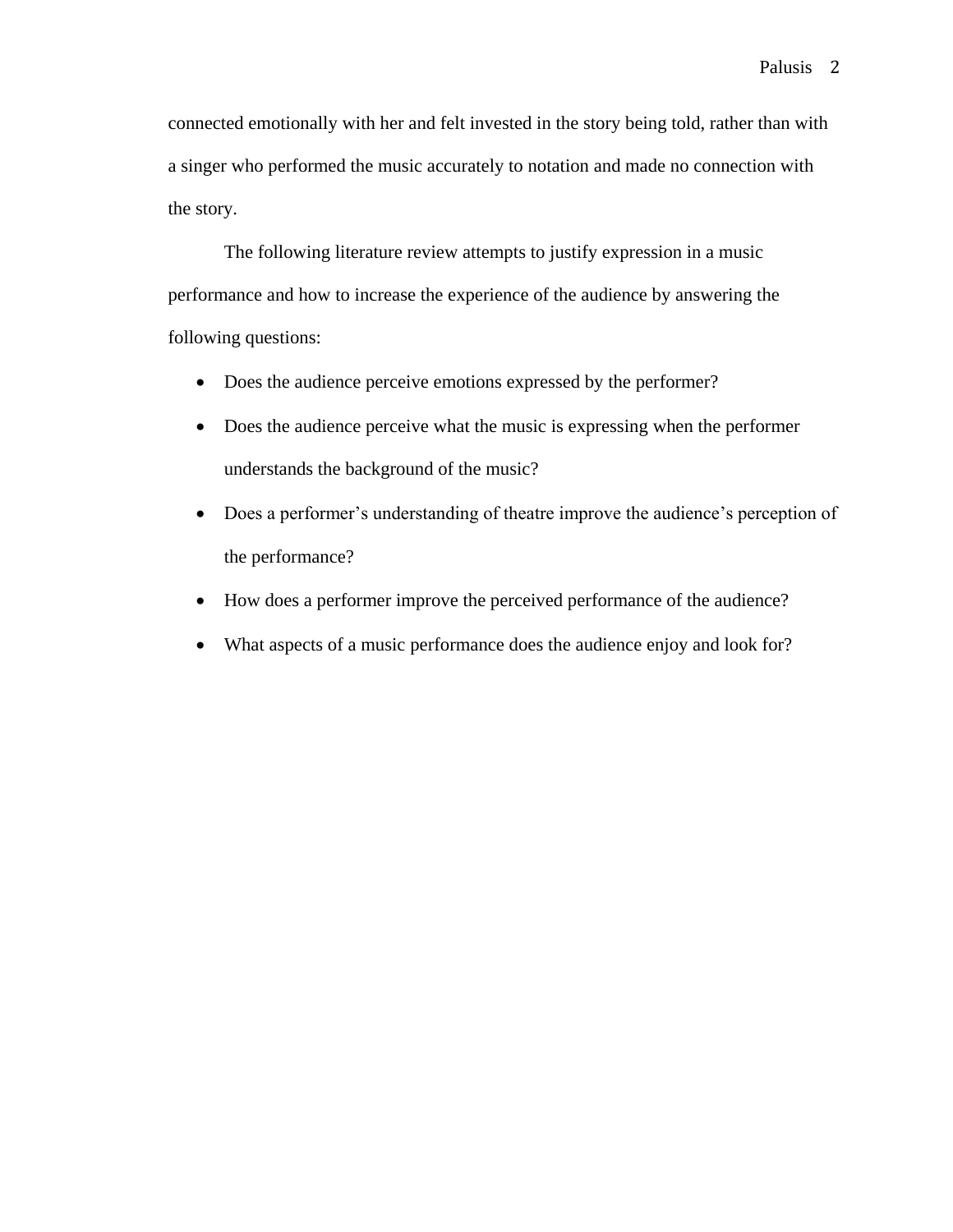#### **CHAPTER 2: LITERATURE REVIEW**

This literature review will explore: (1) how emotions are perceived by the audience; (2) how to add an understanding of theatre and expression into a performance of music.

#### **Emotion**

Matthew Spackman, Martin Fujiki, Bonnie Brinton, Donna Nelson, and Jillean Allen (2005) defined emotion understanding as "the ability to discern and understand others' emotion, using situational and expressive cues that have some degree of cultural consensus as to their emotional meaning" (Spackman 131). The ability to control emotion is connected to being able to understand, experience and express emotions. Researchers believe that the face is the primary source of where a person expresses their emotion. Music, like the face, is also an important function of how to express emotion. Identifying with emotions from music is believed to come about through learning through social experiences.

Matthew Poon and Michael Shutz (2015) helped conduct an experiment using various pieces composed by Bach and Chopin and assessed what different musical aspects cued emotions. The results showed that the register and location of a pitch directly correlated with emotions, such as a higher note causing happiness and a lower note: sadness. Rhythm and tempo also affected emotion, such as a slower rhythm or tempo causing sadness. Several other musical effects such as dynamics, tempo, melody and rhythmic variations caused different responses. The participants also agreed that minor keys often caused sadness and major keys often caused happiness. However, later in the experiment minor intervals were sung with facial expressions of happiness and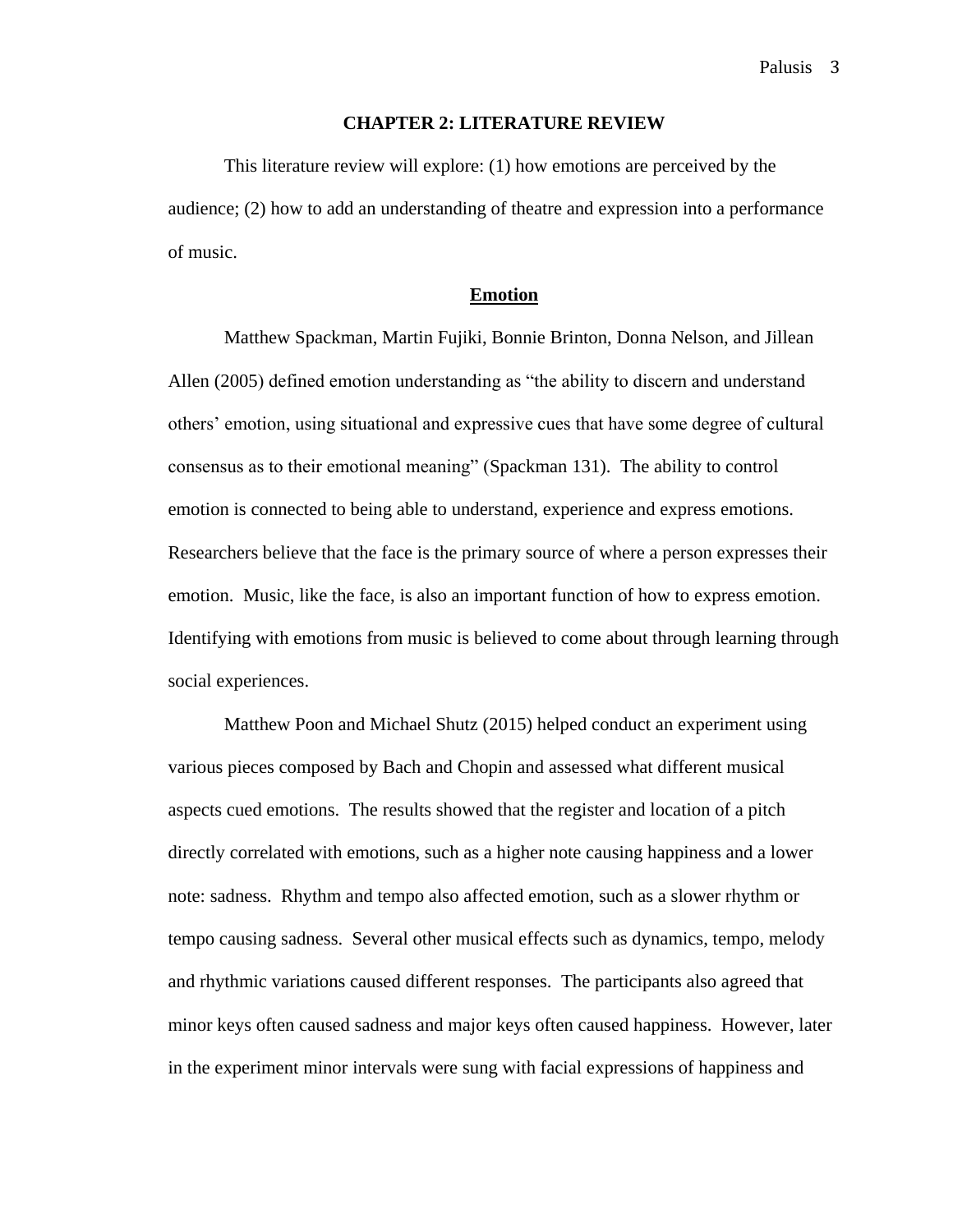those observing perceived it as being happy. The same happened for the major intervals accompanied with sad facial expressions, which caused the perception of sadness. This proved that visual expressions overpowered the music heard. This shows that a performance can manipulate the perceived performance by the audience, which shows the importance of the vocalist and their knowledge of what they are singing about. Telling the story effectively through the song will come through to the audience more so than the music itself.

The interpretation of the music being performed should convey some knowledge of the author and the origins of the piece. Knowing these things allows for a deeper understanding and aids in the expression during a performance. When a song is being performed, the text needs to match the level of expressiveness found in the rest of the music, so that the overall performance of the piece makes sense. A single piece of music has the potential to express different emotions and thoughts depending on how those performing decide to portray it. Music mimics life through the different musical devices and emotional aspects used. Ion Olteţeanu (2010) points out that instruments are processed in the brain as being expressive voices. When emotions are expressed in a performance, the audience can gain a better understanding of what the music represents.

Clemens Wöllner (2012) helped conduct a survey about the perception of emotional expression from a performance by a string quartet. The piece performed was Vaughan Williams' first string quartet in G minor. Each member of the quartet identified before the performance what emotions they were going to attempt to express while playing and answered the same questions that would be presented to those taking the survey. In this article, expressiveness was defined as the emotions being communicated.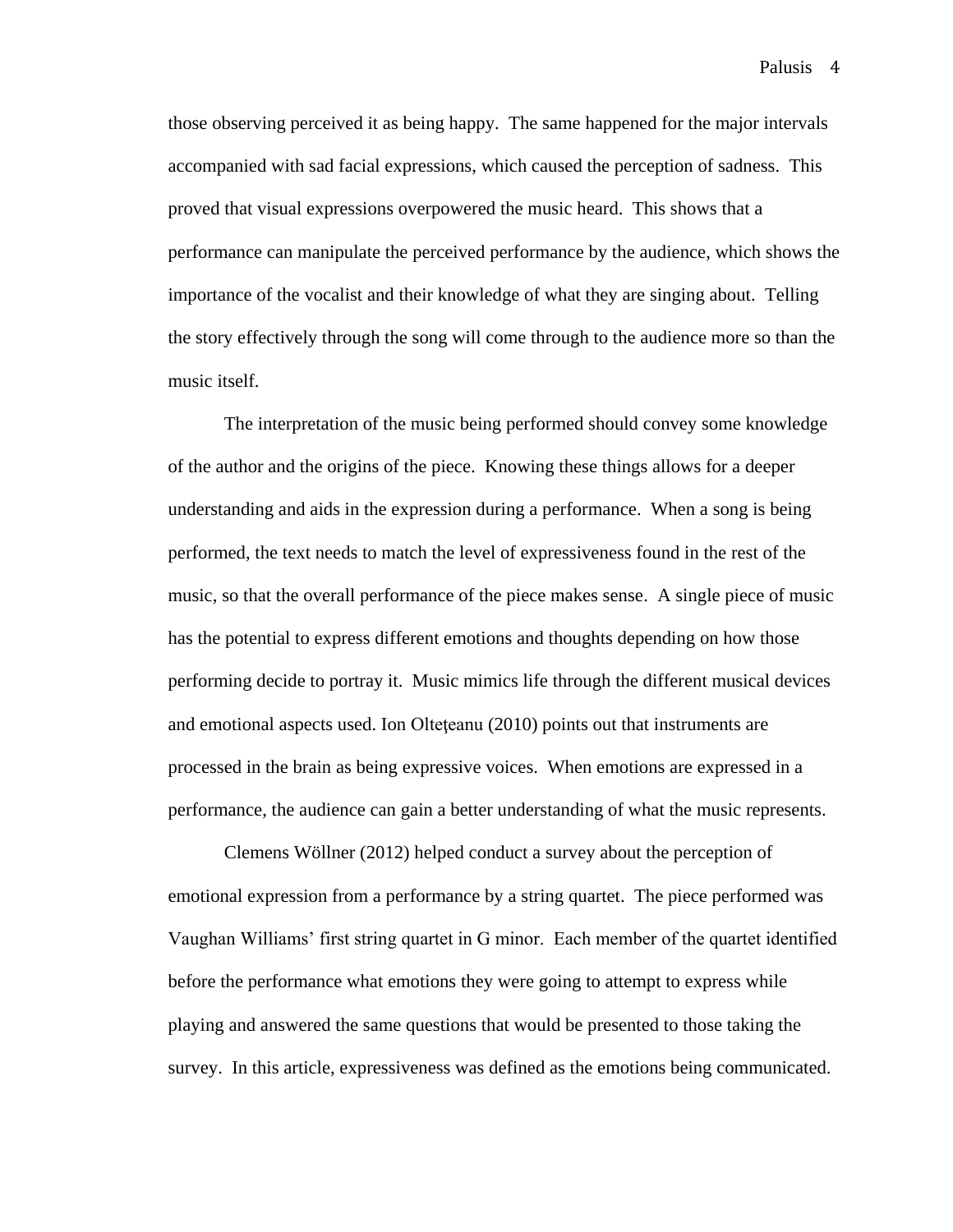Wöllner says that expressiveness stands separately from the quality of the performance. After watching and listening to the performance, the participants took the same survey as the members of the quartet so that the results could be compared. The results of the participants of the survey and the participants of the string quartet were very close. In the study it was discovered that affective empathy, which is an automatic response and has to do with the perception of feelings, correlated with the similar results of the survey. This shows that there was an understanding of the music that was not solely affected by the aurally observed performance but also by the physical performance of the musicians.

Felicia Baltes, Julia Avram, Mircea Miclea and Andrei C. Miu (2011) conducted a survey that consisted of a recorded performance starring Maria Callas and Tito Gobbi in Giacomo Puccini's *Tosca*. There were three stages of the survey: (1) listening to the song, (2) reading about the show and what is occurring during the specified song followed by listening to the song again, (3) watching a performance of the scene. Most of the people who listened to the song were susceptible to chills, which were associated with music-induced emotions. The singers, orchestra, crescendos and other musical devices caused various emotional responses. Watching the performance caused the most reaction out of the participants. Not only did the live performance increase emotional arousal, feelings of wonder and transcendence were reported, resulting in an increase in the amount of reported chills.

#### **Theatre and Expression**

John Spackman (2012) suggests that music expresses emotions that are too specific to explain with words. Music contains many aspects that are *descriptive ineffable,* which is defined as expressive qualities that cannot be described. Spackman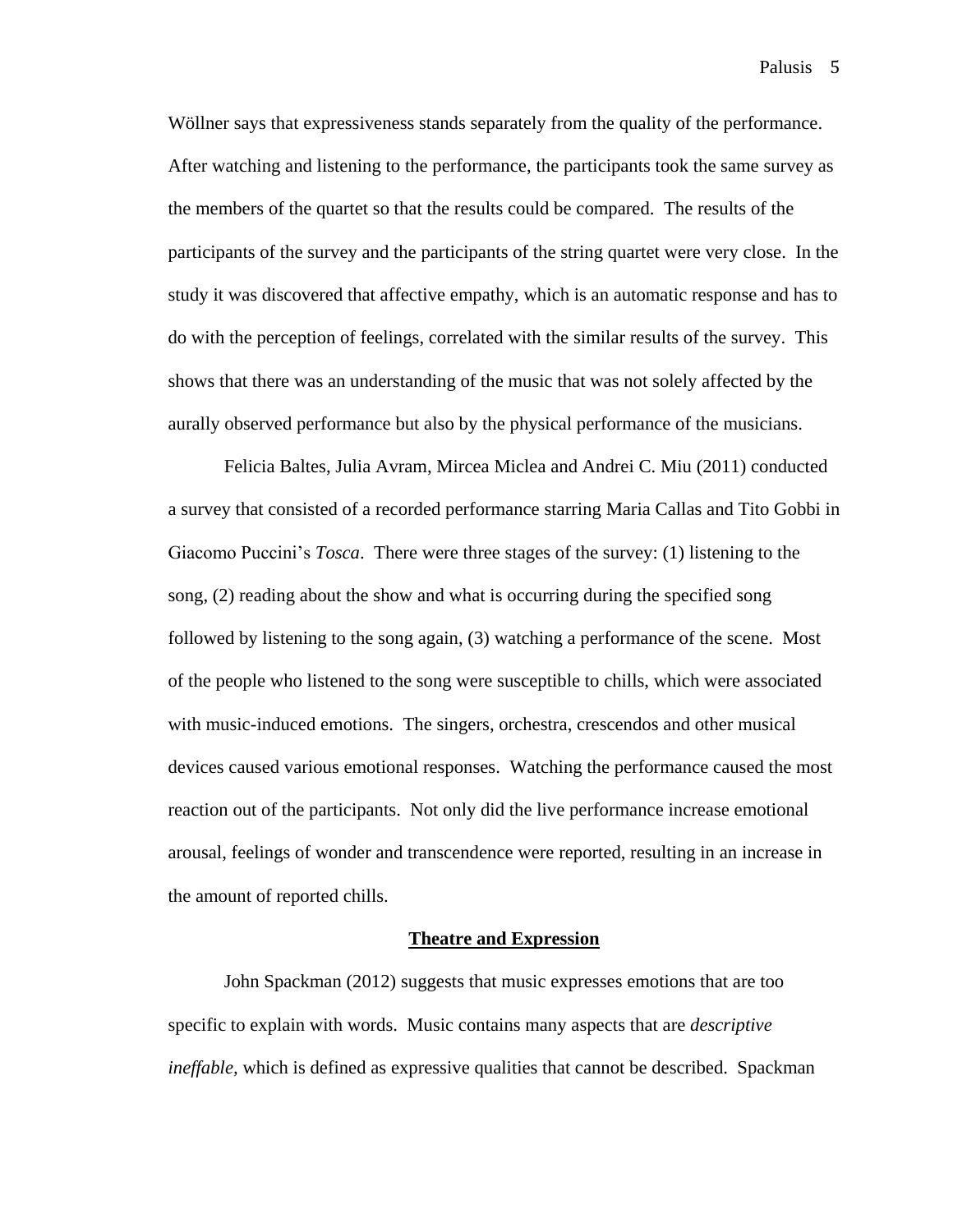believes that describing any form of art generalizes the emotions and ultimately does not help express the art correctly. The meaning of an object is individualized and the same goes for expressive qualities that words cannot capture. Susanne Langer says that human feelings and emotions connect more with musical forms than with actual language. Music reveals the nature of feelings, which language cannot fully express. Music is capable of being true to life in ways that language is incapable of.

Susanne Langer (*Chapter 3* 1957) was a philosopher of art and mind and was one of the first women ever to receive an academic career in philosophy. She was also the first woman to be recognized as an American philosopher publicly. She discusses creation in art. What she means by creation is using something that is already there but manipulating it to become something that never actually existed before. A picture on a canvas is an illusion of space, also referred to as a virtual space. This virtual space is a picture's primary illusion. Though everything that makes up the picture existed before, the picture itself never existed before and therefore it is a creation. When looking at a picture, the form of feeling can be seen, the feeling is not seen through it, but in the actual picture itself. When a picture contains no expression, it is dead. We see the appearance of everything around us such as shapes, colors and movement without being aware of the actual appearances. We see only what we have been taught and have learned to see as needful for our purposes. Tonal material creating a musical expression is the primary illusion of music. Another illusion created by music is the appearance of movement. There is a flow that can be found in music, such as when a melody moves or when a progression is a result of the succession of various tones. A "movement" is an entire section of a sonata. Sounds are a result of vibrations, which is a physical motion. Music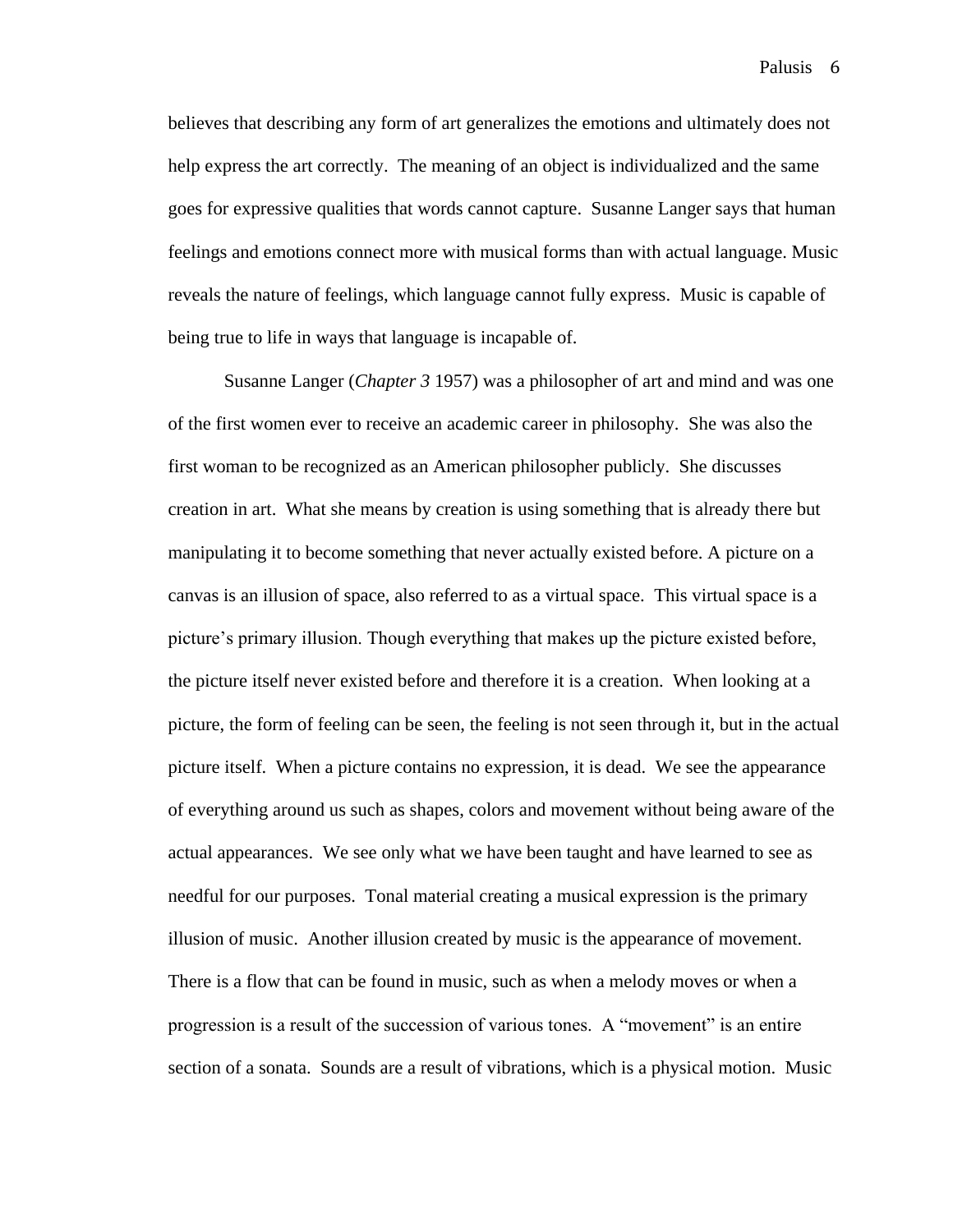is also an auditory sense of time; it can even be referred to as felt time. Music is much more complex than clock-time. A rest in music is part of the music and adds to the effect of time. Because all of these various aspects of movement in music cannot be seen, it is all illusion. Every form of art has its own primary illusion, which helps set the various arts apart from each other. However, the various art forms can combine in many different kinds of ways. Artists take what is virtual and already there to create an expressive form as a result of their imagination.

Contrary to popular belief, Langer (*Chapter 8* 1957) disputes that art does not change from age to age. She states that theorists say that there are certain things associated and believed about art in different periods of time and that artists also assume things in their time period. Both of these opinions do not actually prove that art changes over time, but that there is a different perception used in each time period. Langer states that universally all art contains an apparent expression of human emotion, which is a consistent statement applicable to art at any time. The concept of art is to present ideas of feeling. However, the creation of that concept is extremely varied. The only restriction Langer states is that "all artistic ideas are ideas of something felt, or rather: of life as felt," (Langer 113). The work of art as a whole expresses an emotional process. People are interested in the cultural emotion expressed and when one culture crosses its bounds to another culture, new possibilities of expression and emotion are unleashed. Langer proceeds to talk about the various devices of art forms. She makes emphasis on poetry and how poems play on words and contain multiple metaphors to create an end result. She talks about the art of music and says, "The construction of melodies in the framework of harmonically related tones is probably the most powerful principle of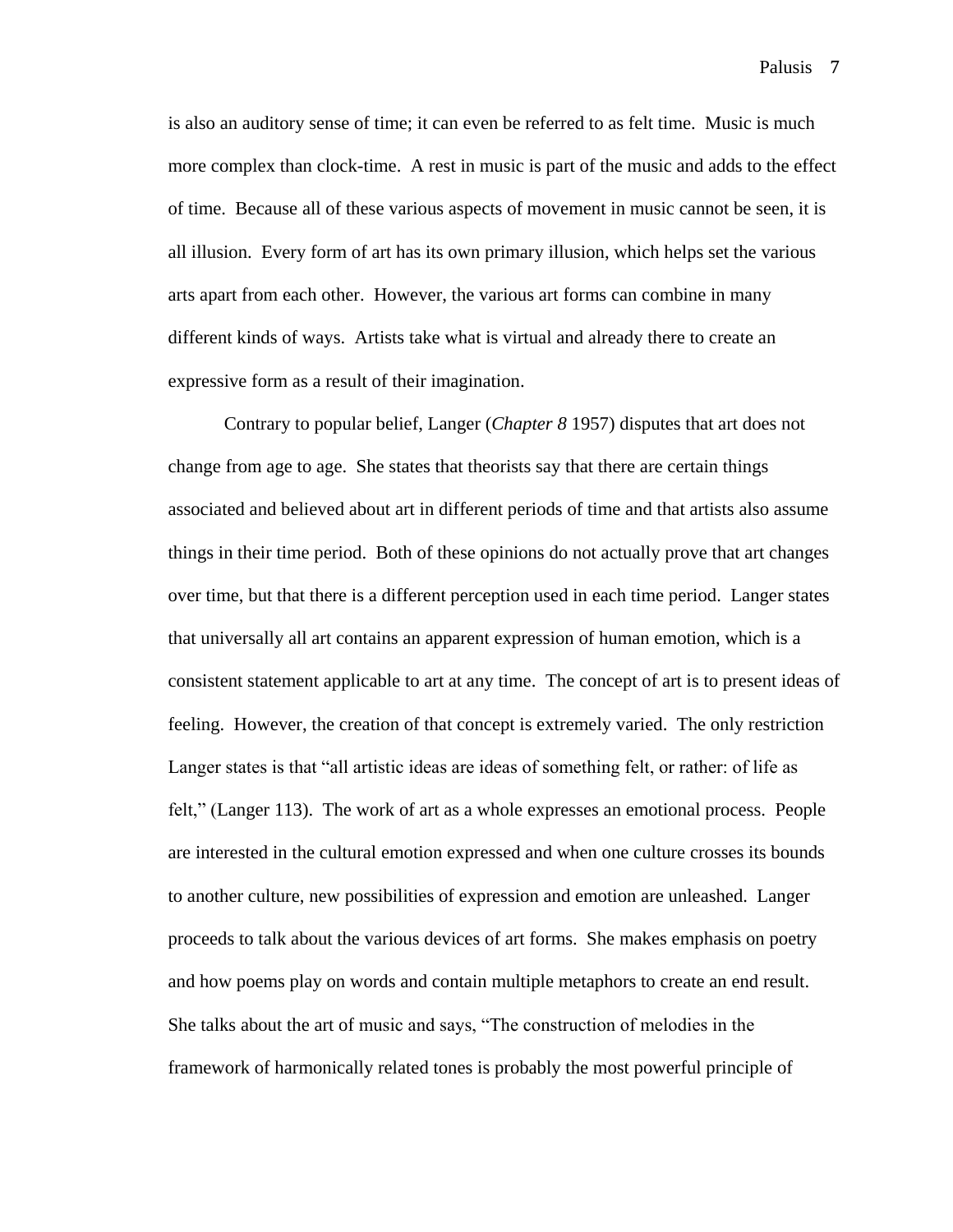musical creation that has ever been found," (Langer 116). She states that some art is bad and that there needs to be artistic intent to contain an artistic result. Art results from a person's desire to create something that expresses their idea of feeling. Motivation comes from a large array of different sources, but art results when art is created for art's sake.

Michael Shurtleff (*Chapter 8* 1980), in his book *Audition: Everything an Actor Needs to Know to Get the Part*, talks mostly about theatre, but he also talks about music. He says that songs are short and therefore the performer needs to establish an emotional relationship quickly with what is given from the music and the lyrics to their own life experiences. In musicals, the sound is important, but the relationship established in the song is far more important. In musical theatre, the audience is more concerned about the emotional experience being portrayed than the quality of voice. The actors need to look beyond what is written and to add their own personalities to bring the character to life. Life needs to be observed and applied to the stage rather than making the frame of reference for performance based off of the stage. Life is more real and truthful than the stage. Changes found in the character need to be found by the character and accomplished in a way that the audience will be able to notice.

Shurtleff (*Chapter 2* 1980) has created 12 guideposts for a good audition. Though he created it mainly for an audition setting, they can be applied to any performance. His guideposts set a foundation for creating a scene and helping set up an interaction with someone. Humor, conflict, communication, discoveries, events and several other subjects are touched upon throughout the chapter. In a performance, we must live for our hopes and dreams and we have to fight for them just as we do in reality. Shurtleff states,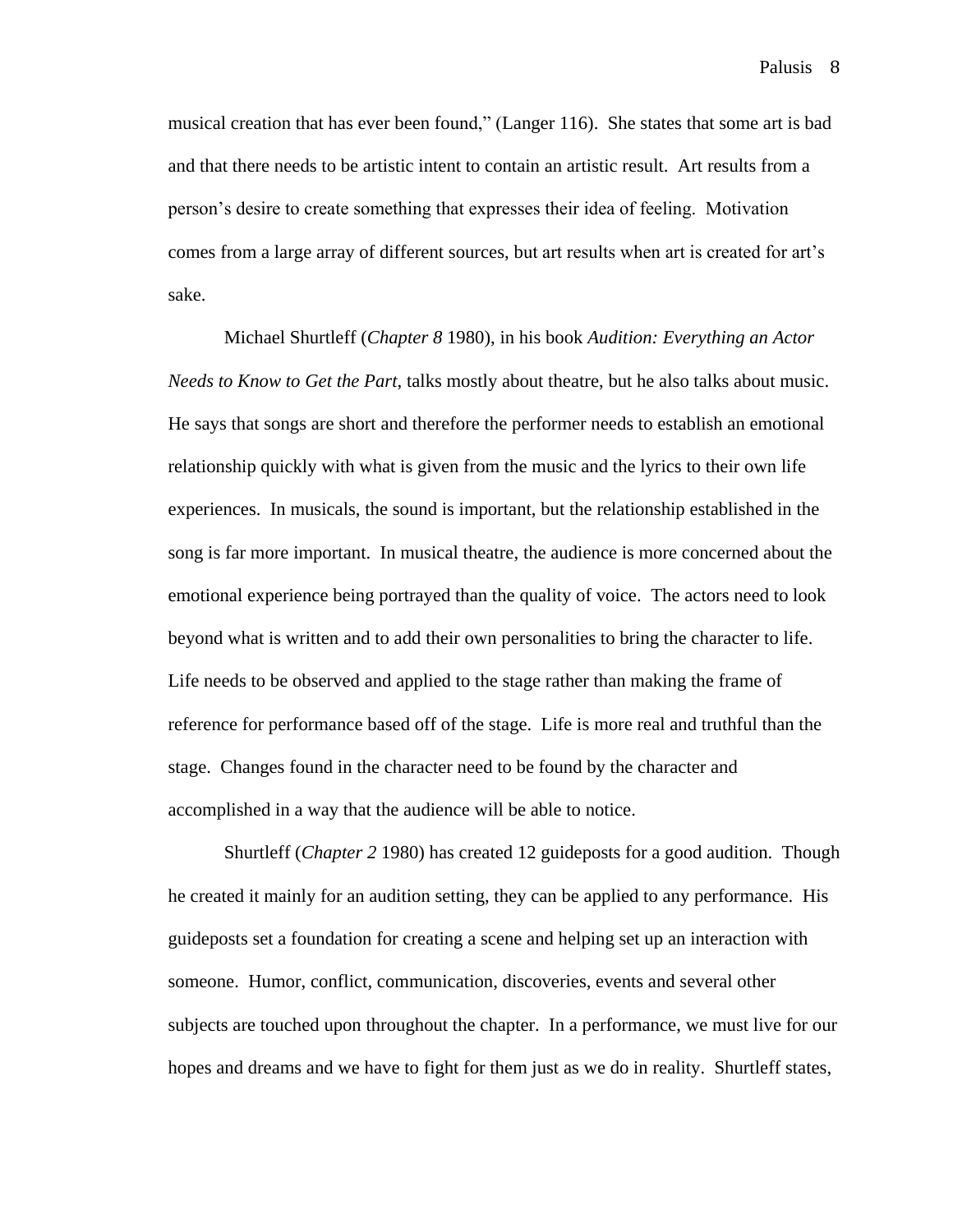Palusis<sub>9</sub>

"If we lived for reality, we'd be dead, every last one of us. Only dreams keep us going" (Shurtleff 47).

Shurtleff (*Chapter 4* 1980) continues by dedicating a whole chapter on different helpful lessons for an actor. He explains that every story told begins with being in a state of innocence. We start from the beginning of the story and build up to the ending, which needs to apply to every performance each time it is done. Shurtleff emphasizes listening. Listening is very active and allows the actor to become the character in the moment and makes them stop thinking outside of the character. Physicality is important because it is an extension of an emotional reaction, making it more effective.

Edwin Wilson (2011) gives a list of basic requirements for an actor. The actor provides the connection between the audience and the stage performance. Acting requires the performer to play roles that they do not play in life; this stretches the performer's skill and imagination. Acting requires consciousness, awareness and having most everything planned ahead, which are unlike real life. Wilson explains that the vocal requirements of actors have changed over time. Originally the language was that of poetry, rhythm, specific meters, and long phrases that all required specific training. This type of language is similar to that of music with its rhythm, poetry and phrases. Wilson brings up Konstantin Stanislavsky's method of acting. His method explains how an actor can fully dive into their character and give a realistic performance. Stanislavsky emphasizes emotional recall, which is where an actor recalls how they felt in a past experience; this is useful because the memory can be applied to a life experience of the character. Asking questions about the character, being as specific as possible and staying relaxed are a few of the main tips given by Stanislavsky.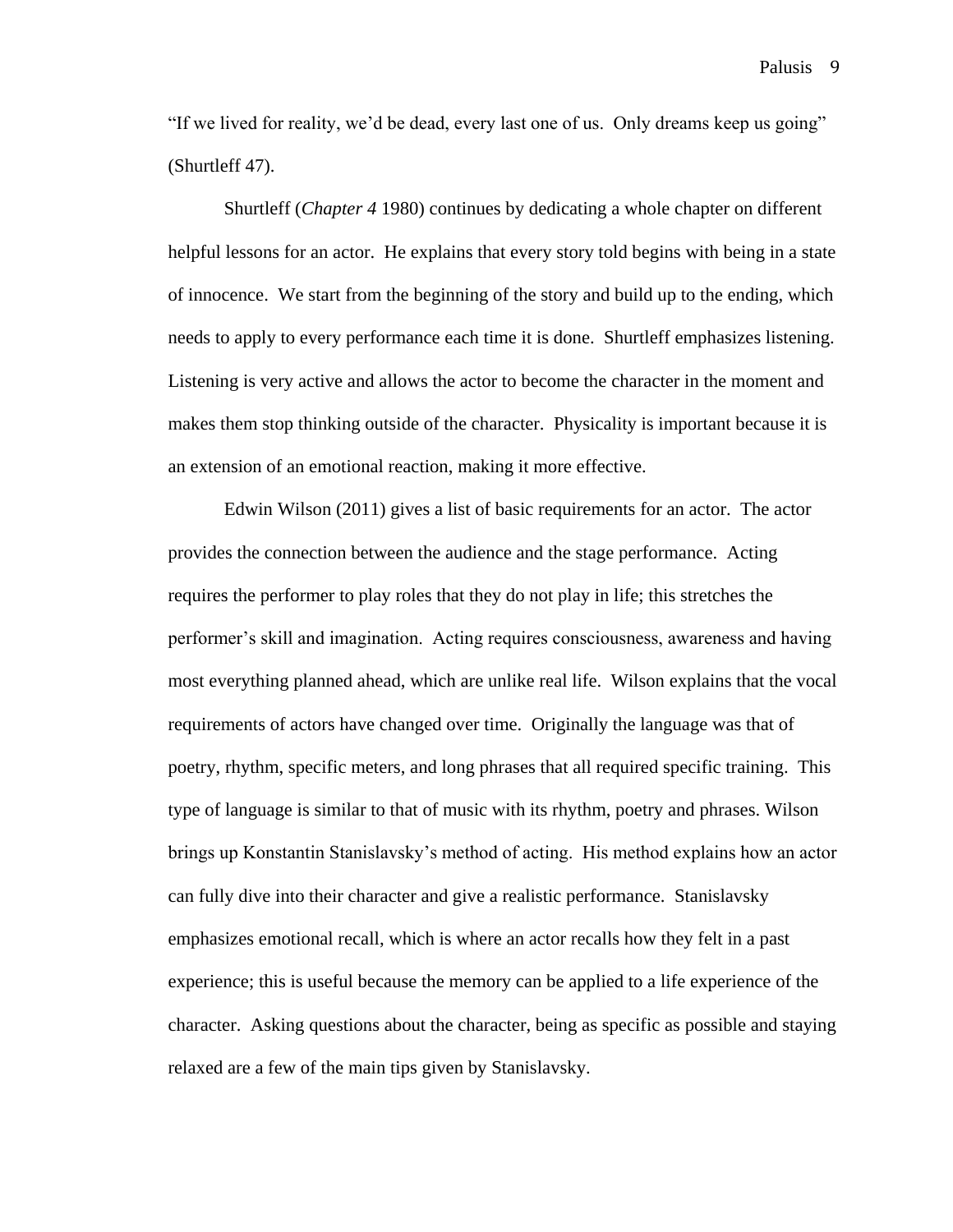John Barton (2001) was a director at the Royal Shakespeare Company and has an in-depth knowledge of Shakespeare. The Elizabethans loved words and they played around with them. Vowels are important when speaking Shakespearean language and a lot of emphasis is given to diphthongs. Inflection is also very significant because it emphasizes something important and can either introduce a new thought or it can change the direction of a sentence. Barton believes that we need to love words first before we can love language. The words of Shakespeare make it so that a word sets up for the following word and thus the words build upon each other. Knowing this helps the actor and the audience follow what is going on. The characters need the language because that is how they themselves handle their situations. The nature of the character can be found through the language. "Language *is* the character" (Barton 71). The language is never an accident with Shakespeare and is the starting point for discovering the character. From there, the actor has the opportunity to make the words on the page their own as they tell their character's story. All of this can be applied to communicating a song, even in another language, to the audience. Language is powerful and when it is studied and completely understood, the audience has the chance to understand what is being said through the performer's performance.

Monologues and soliloquies can be compared to that of singing a song on stage. Shurtleff (*Chapter 5* 1980) explains that monologues are often spoken to someone else, while soliloquies are when the character is alone. He explains the steps of performing an effective monologue and soliloquy. Intention is important and supplies a motivation for the character. Language is important to the character's life style. The actors need to enjoy what they say and how they say it.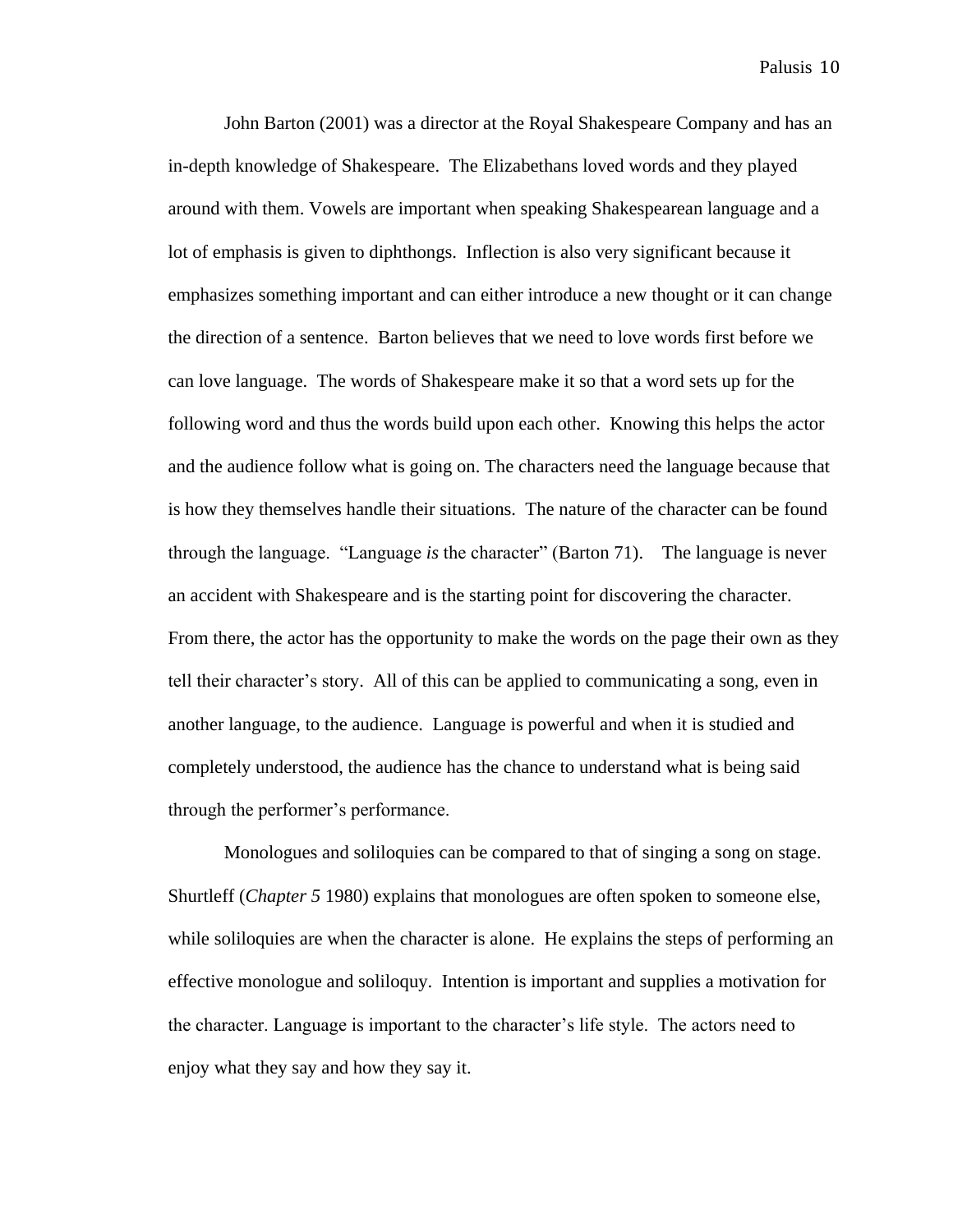John Barton (2001) talks about the balance between heightened language and naturalistic acting for Shakespearean actors. He states that if the actors and the director's work don't reach the audience, they fail. Listening is the most important thing for the audience to do. It is very easy for the audience not to listen, the average person can understand the general idea of what is being said, but they aren't listening to the words themselves. The text can lose people and then they stop listening. The actors must make the audience listen and to follow them through the story. Not only should the actor completely understand their character's thoughts, feelings and words, but they should also understand all of those things about the other characters. Barton states that intentionality is key to acting Shakespeare. Shakespeare's words help solve many of the problems found in the text. Barton also discusses how actors try to naturalize Shakespeare because as actors they try to make everything as realistic, which is common in the theatre and on film. That's where training comes in and Barton and several Shakespearean actors debate throughout the chapter how to combine the two ideas. Shakespearean actors state that once performing, the language seems natural and that the words do the work for them and they have to put less effort into it. Trusting the language is significantly important and aids the actor. A character isn't just the words they say; the character is also how they say the words. When an actor can stand on stage and bring a character to life, the audience will begin to respond and listen.

William Ball (1984) creates an elaborate scenario on how an actor becomes a character. Ball paints a picture of the process of creating a character that is sitting in a chair. The actor assesses the person sitting using several of their senses. The actor starts to ask questions about the character and looks to find what is the most interesting to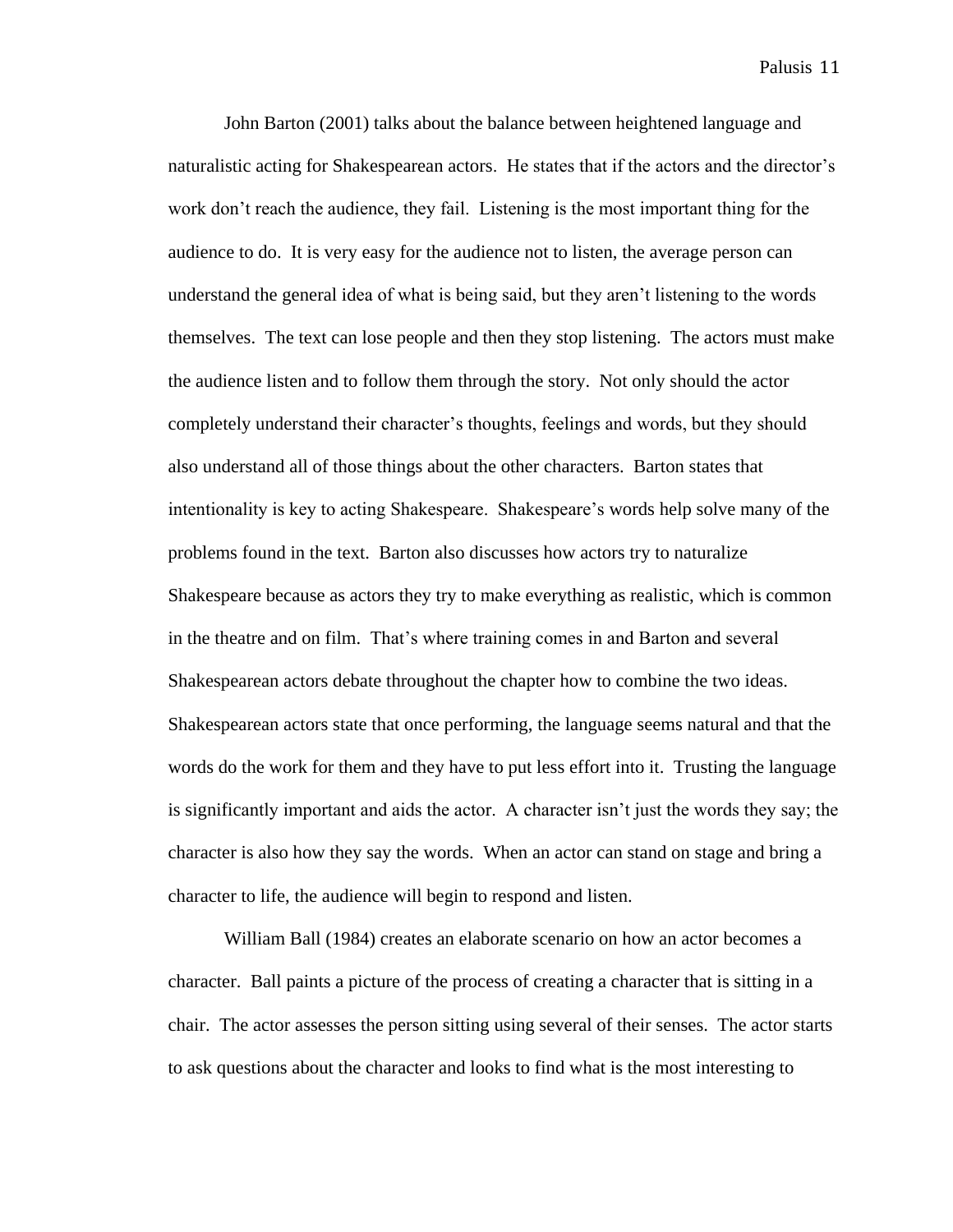them. The background, life style, feelings, wants and expressions of the character start to come to life to the actor. Konstantin Stanislavsky's method is used in this process of discovering the character through studying and mentally developing the character before stepping into the character's shoes. Eventually the actor tries to find the main valuable tool for becoming the character, also known as the golden key. Once the golden key is discovered, the actor can approach the chair and slip into the mold of the character that they have created. The next step is to want what the character wants. The wants range from any verb to any noun. The character's behavior is shaped by what they want. The objectives and goals of the character result from what the wants of the character are. The main goal of the director is to draw the character out of the actor by helping the actor find more meaningful and character appropriate objectives to discover. No one desires to suffer, and part of the actor wants to avoid those deep and painful experiences of the character. Actors tend to put off addressing the experiences, which cause them pain, which results in indicating the emotions and experiences.

Susanne Langer (Chapter 1957) talks about how works of art are expressive and created for our perception through our imagination and senses. Art expresses human feeling. Feeling in this scenario means "everything that can be felt," (Langer 15). The subjective aspect of an experience is the direct feeling of the experience. These direct feelings are called emotions. "Music sounds as feelings feel," (Langer 26). . An artist expresses feelings that can be experienced by the various senses. Art is a form of metaphor; it presents what is unable to be described verbally. Most of what we directly feel cannot be described as a specific emotion. Metaphor is saying one thing while meaning the other. When we want to express a relationship and there is no verb or word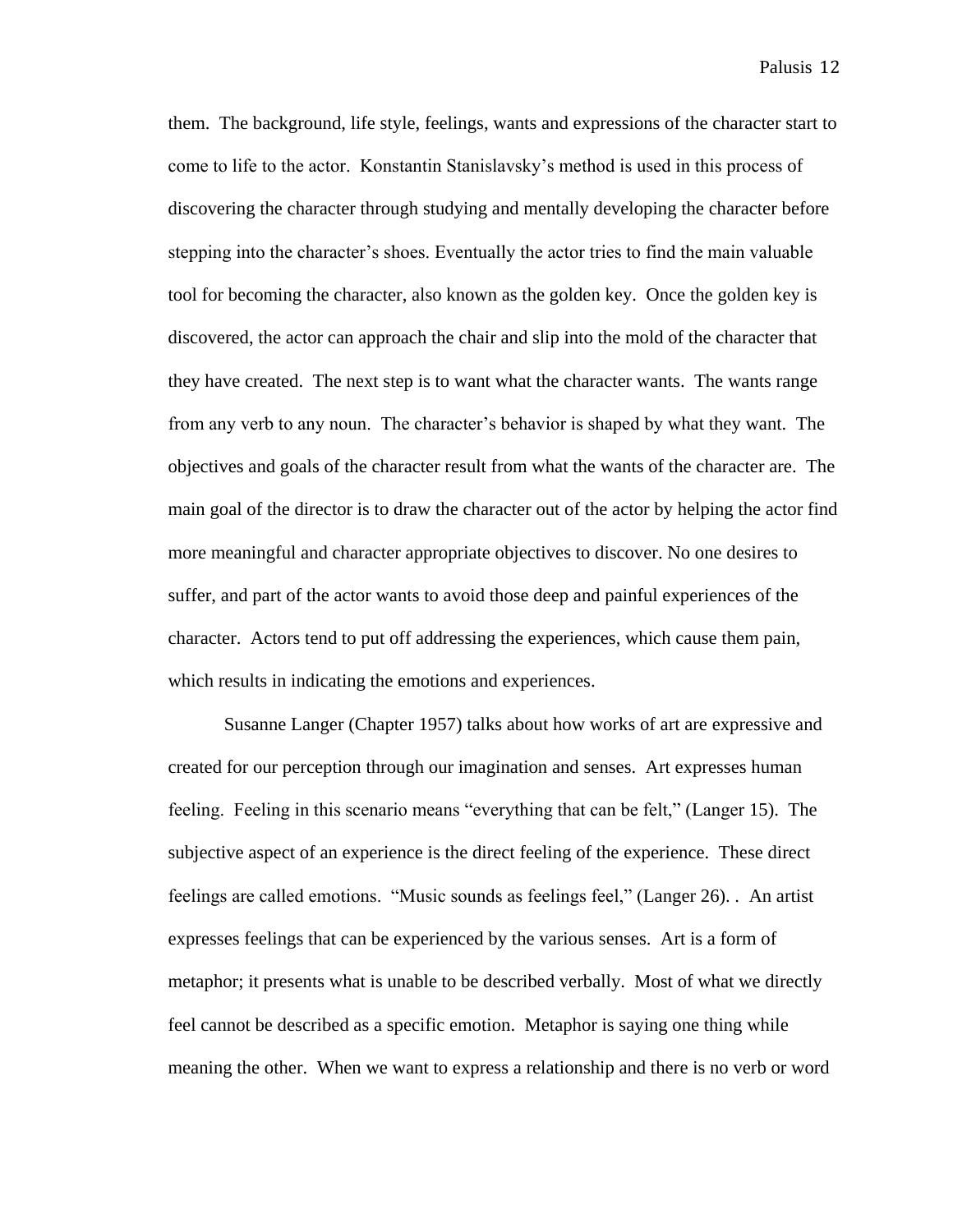that accurately explains what we mean, we rely on using a metaphor. It does not exactly make a specific statement but it formulates a concept of what is trying to be expressed. Expressive form is defined as, "any perceptible or imaginable whole that exhibits relationships of parts, or points, or even qualities or aspects within the whole, so that it may be taken to represent some other whole whose elements have analogous relations," (Langer 20). Langer adds that language allows us to think, express, describe, speculate, predict and reason. She talks about the habit of indicating. Indicating is when someone presents the emotion, pain or personal experience trying to be expressed. They give clues to how they are feeling rather than internalizing everything. Actors can easily fall into the category of indication and have to be aware of when they are starting to indicate. To avoid indicating the actor needs to make the character personal and delve deeply into the mind and emotions of the character they are playing.

In Michael Ketcham's article (1981), he discusses a publication from England in the early 1700s called *The Spectator*. Ketcham uses the publication to help explain the interpretation and understanding of gestures. Looks and behaviors tell more than mere words. Knowing a person and the gestures that they use allows for a deeper understanding of the person. For an actor to give a convincing performance, the actor must have a deep understanding of their character emotionally so that it may transfer to the appropriate gestures and action.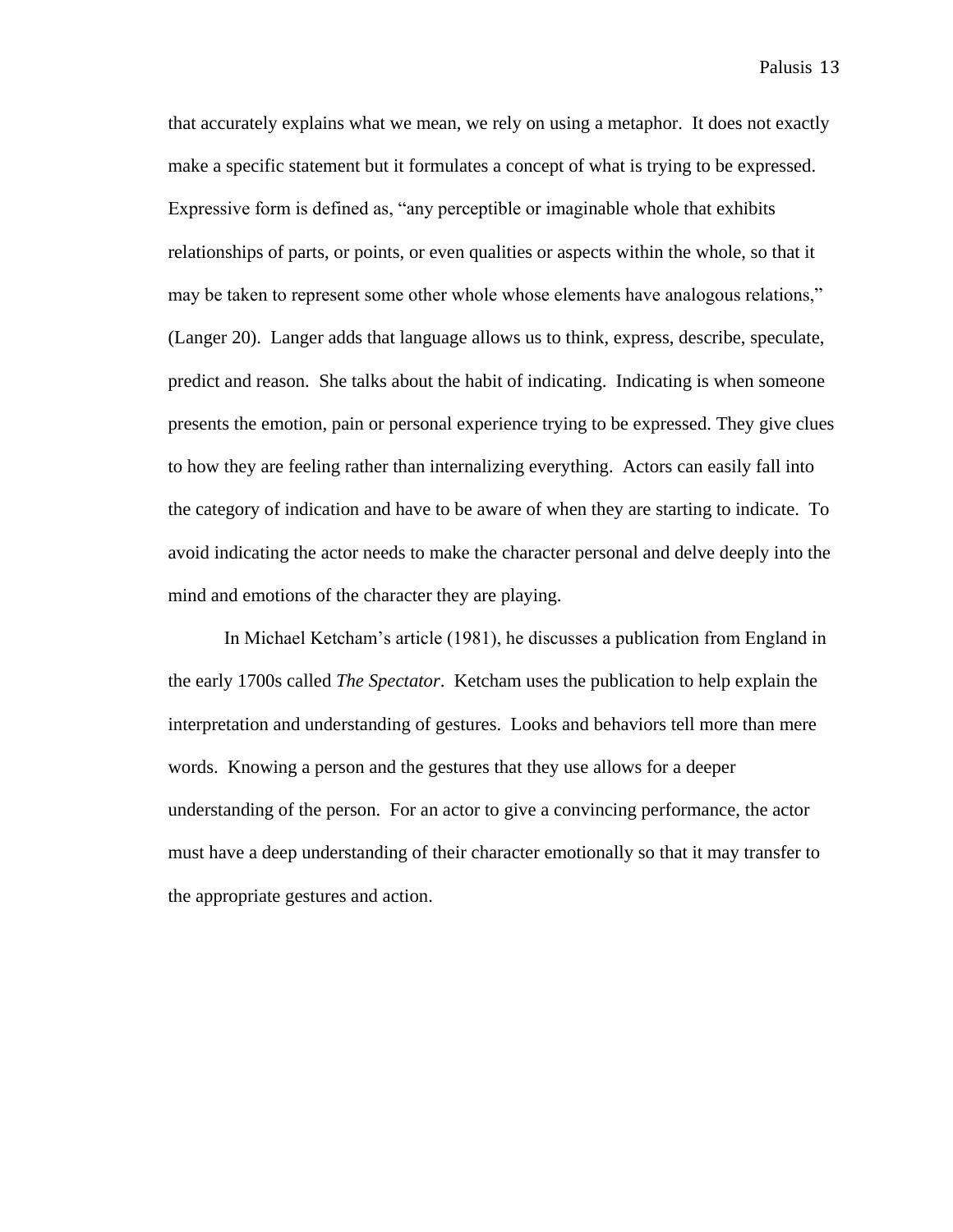#### **CHAPTER 3: MARIA CALLAS**

Maria Callas lived from 1923 to 1977 (Felder 337). She was a singer like no other. She performed at major opera houses such as the La Scala opera house in Milan, the Covent Garden opera house in London and the Metropolitan opera house in New York (Felder 339). She performed roles such as Norma in Bellini's *Norma*, Violetta in Giuseppe Verdi's *La Traviatta*, Tosca in Giacomo Puccini's *Tosca*, Lucia in Gaetano Donizetti's *Lucia di Lammermoor*, and Medea in Luigi Cherubini's *Medea* (Felder 339). She worked harder than many other singers back then and even today. She was always working to grow in her trade. Callas was set apart from everyone by her willpower, (Levine 130).

Before her career skyrocketed, Maria Callas piled up rejections from operas everywhere. Traditional singers were being sought after as opposed to the unconventional and new voice Callas could provide. Callas said that in 1947, when she was receiving only rejections:

"[Tullio] Serafin… called me to perform *Isolde*… I had just looked at the first act by curiosity and at the last minute he asked for an audition with me. And I wouldn't dare say I didn't know the opera, for I would have lost the audition… so I just bluffed. I said, 'Yes of course I know *Isolde*,' and I sight-read the second act. I don't know how. God must have helped me… and he turned around and said 'Excellent work, I must say you know the role well.' And then I confessed. 'Look, Maestro,' I said, 'I must say I bluffed'… Well, he was surprised and he appreciated me even more then." (Levine 40)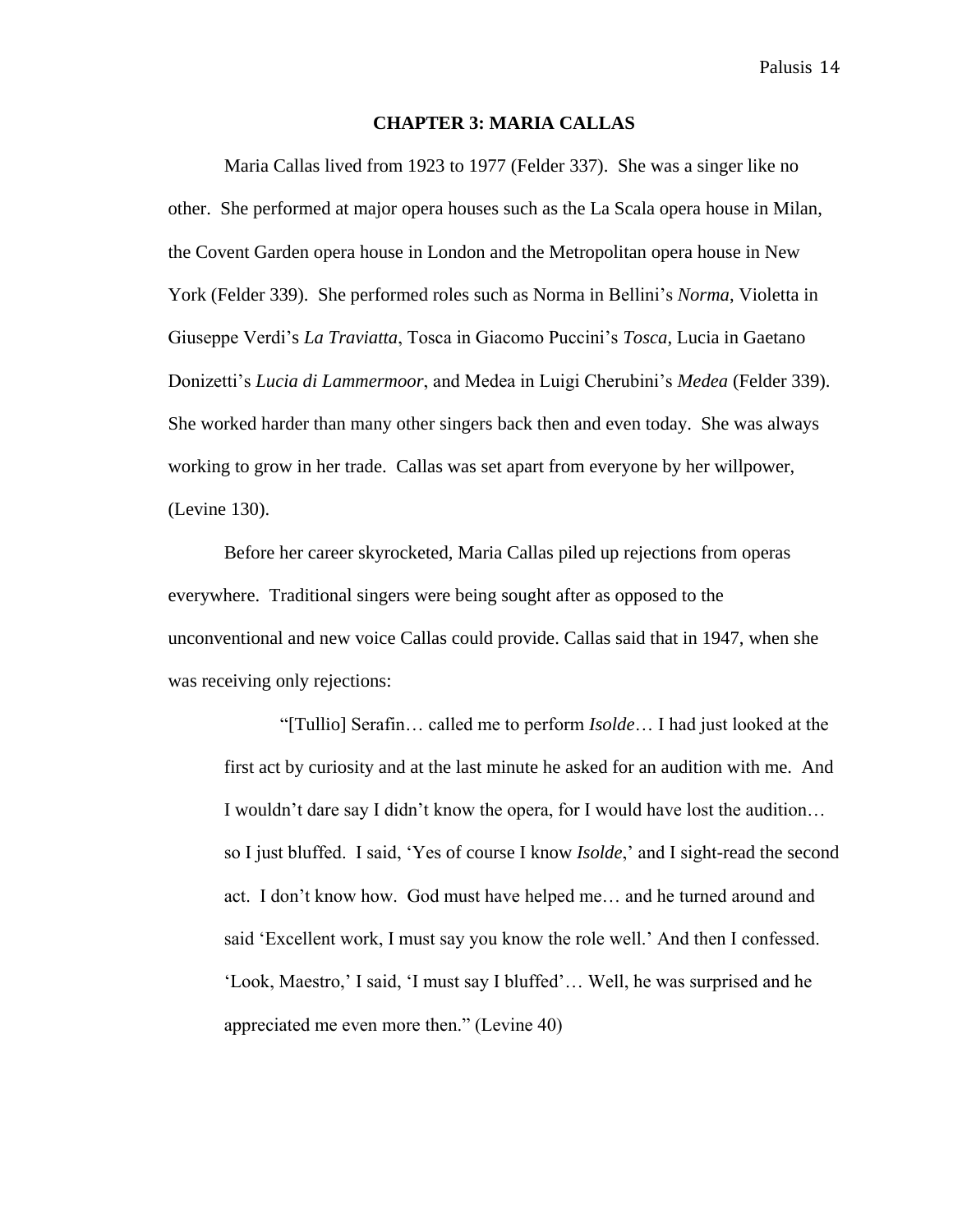Serafin proceeded to ask her to sign up for *Tristan und Isolde* as well as *Turandot*. Callas expressed fear of her lack of knowledge concerning her new role as Isolde and he reassured her that she only needed to study for a month to gain all she needed to know. Callas proceeded to dive into the character Isolde as she learned everything she could for the next month (Levine 40-41).

Callas was devoted to her art form to the point that she began losing weight in 1952. She kept it secret that she was working on her weight. The main reason she decided to do this was because she had been receiving negative comments about her size and appearance in various roles (Levine 60). "…I was tired of playing a game like – for instance – playing a beautiful young woman, and I was a heavy, uncomfortable woman finding it difficult to move around…" (Levine 61). She wanted not only to perform the part theatrically and vocally but she also wanted to look the part. "…The face is too fat and I can't stand it, because I needed the chin for expression in certain very hard phrases, cruel phrases or tense phrases. And I felt – as the woman of theater that I was and am – that I needed these necklines and the chinlines to be very thin and very pronounced," (Levine 61-62). Performance was her heart and soul and she would do anything to improve her overall performance in whatever ways she could.

"She was not just a singer, but a complete artist. It's foolish to discuss her as a voice. She must be viewed totally – as a complex of music, drama, and movement. There is no one like her today. She was an aesthetic phenomenon," (Felder 337). Leonard Bernstein described Callas' stage presence as "pure electricity", (Felder 339). "Maria sought to do more than sing beautifully. 'When you interpret a role, you have to have a thousand colors to portray happiness, joy, sorrow, fear. How can you do this with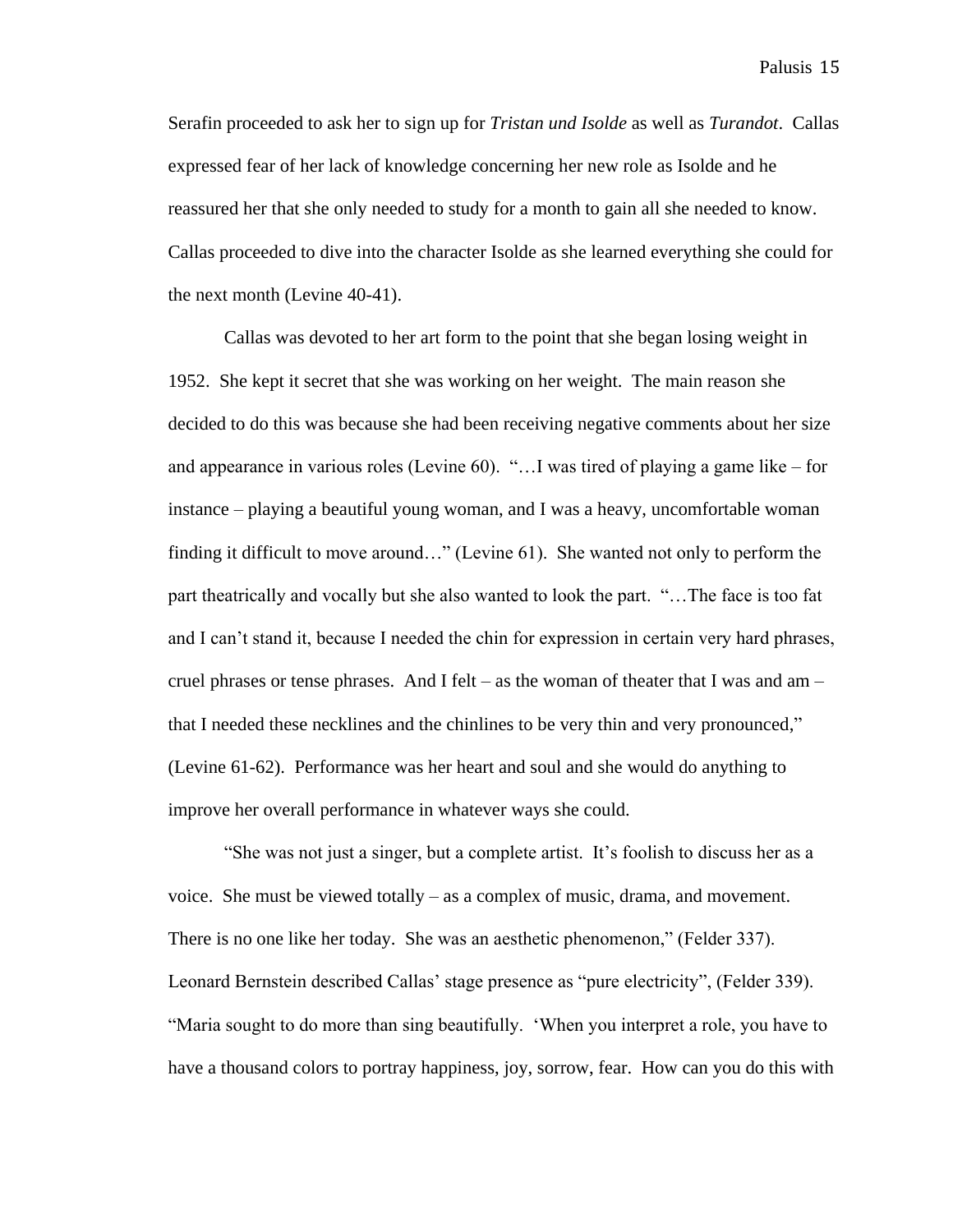only a beautiful voice?'" (Levine 40). Her voice combined strength and flexibility and consisted of many various tones and colors, which was ideal for expressing a vast range of emotions (Levine 112).

Callas referred to her voice as an animal, which she could not tame. One night she would sing a high D perfectly, while a couple of days later it would sound shrill or ragged. She would simply say: "The voice was answering tonight" or "the voice was not obeying tonight" (Levine 112). In Anthony Tommasini's article (1997) he discusses several performances of Callas' when she clearly was not in the best vocal condition, but her performance and deep understanding of the music awed everyone watching. Callas showed an ability to actively listen to the music. Add her listening ability to her ability to act with her voice and she created what Tommasini believes is "what opera should be" (19). Many have said after listening to Callas sing that it was difficult to listen to someone else sing the same song (Seletsky 2004). This can also be proven by the fact that her recordings outsell all other opera singers (Seletsky 2004). Maria Callas might not have had the best technique, but what she brought in a performance was for more important and awe-inspiring (Seletsky 2004). "It is a matter of loving my kind of voice or not. Some people say I have a beautiful voice. Some people say I have not. It is a matter of opinion. Some people say I have a unique voice, and some people say it's just a whole big lie. That is also a matter of opinion. The only thing I can say is that people who don't like me can just not come and hear me. Because I – when I don't like something  $-1$  just don't bother about it," (Levine 112).

Maria Callas said: "It is not enough to have a beautiful voice. You must take that voice and break it up into a thousand pieces so that it can be made to serve the needs of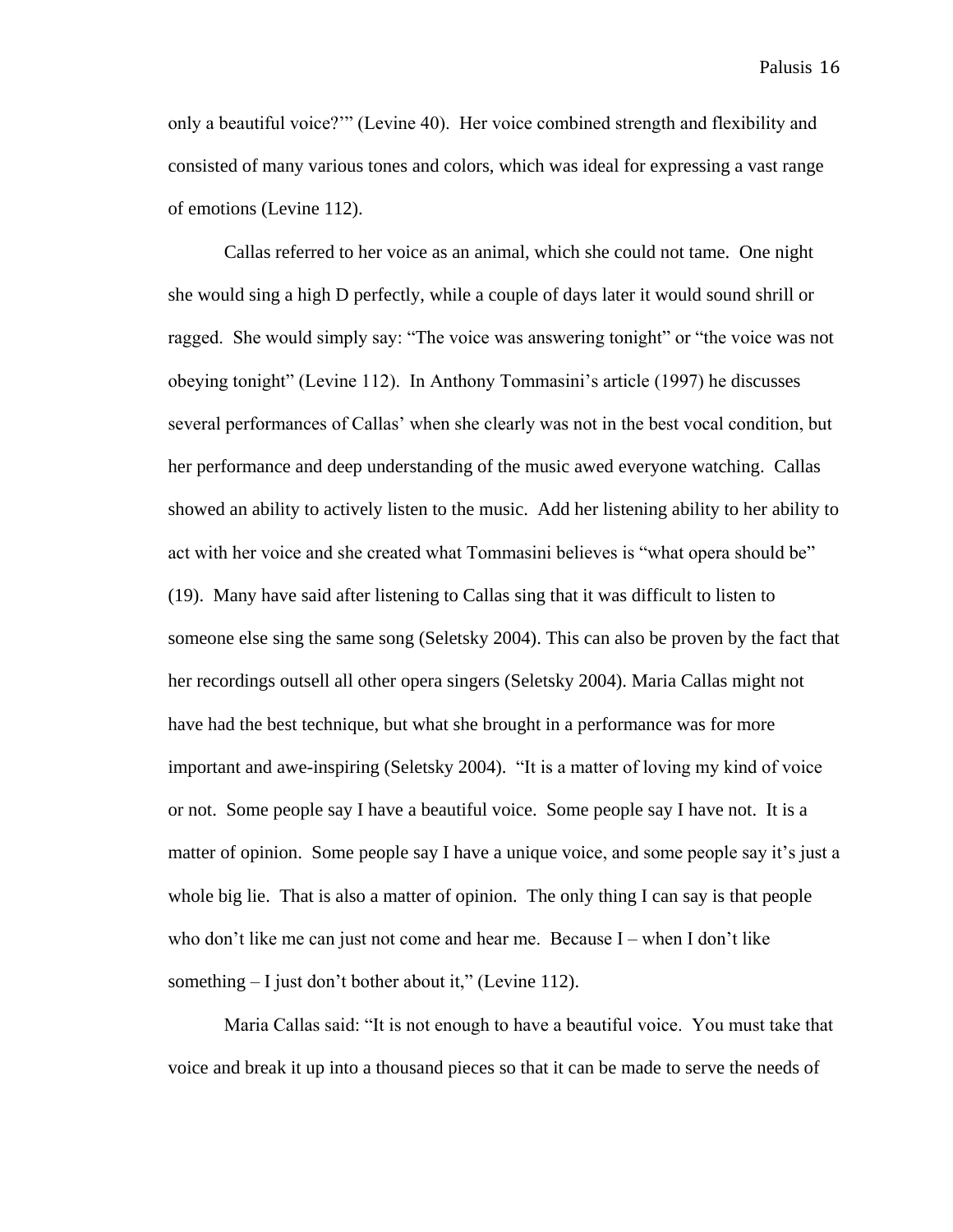music, of expression. A composer has written the notes for you, but a singer must read music into them" (Ardoin 3). Callas never took anything in music for granted (Seletsky 2004). Callas compared reading music to reading books and having to read between the lines to understand what is being said. "We must add what the composer would have wanted, a thousand colors and expressions" (Ardoin 3). Callas could not emphasize enough to stay true to the composer. She said that one should study the composer when studying a certain song and that learning about the composer and the other works they have created aids in the knowledge of the song being learned (Ardoin 53). "Tradition does exist, ways of performing music that are passed on from one generation to another. Tradition is good or bad depending on who has had good taste and who has not; good taste is that which respects the spirit of the composer" (Ardoin 99). Robert Seletsky (2004) states that if the composers were alive to hear her perform their works, they would consider her interpretation everything they had hoped for from their hard work. Maria Callas also said that an instrumentalist has to go beyond the notes that are written to be a great musician and that singers have an even greater job because they have words added to the notes. "It [being a singer] is very serious and difficult work, and it is not done out of our bravura or by willpower alone, but out of love, a devotion to what you adore. That is the strongest reason for anything" (Ardoin 4).

"A performance is simply many reflexes [such as acting and singing] put together. But you only achieve this after you have done your homework well. When you reach the stage, there must be no surprises" (Ardoin 5). There are things that cannot be learned once on the stage. Once on the stage it becomes too late (Ardoin 4). "On stage, there will be many mistakes. Remember: a stage can make you, but it can also break you if you are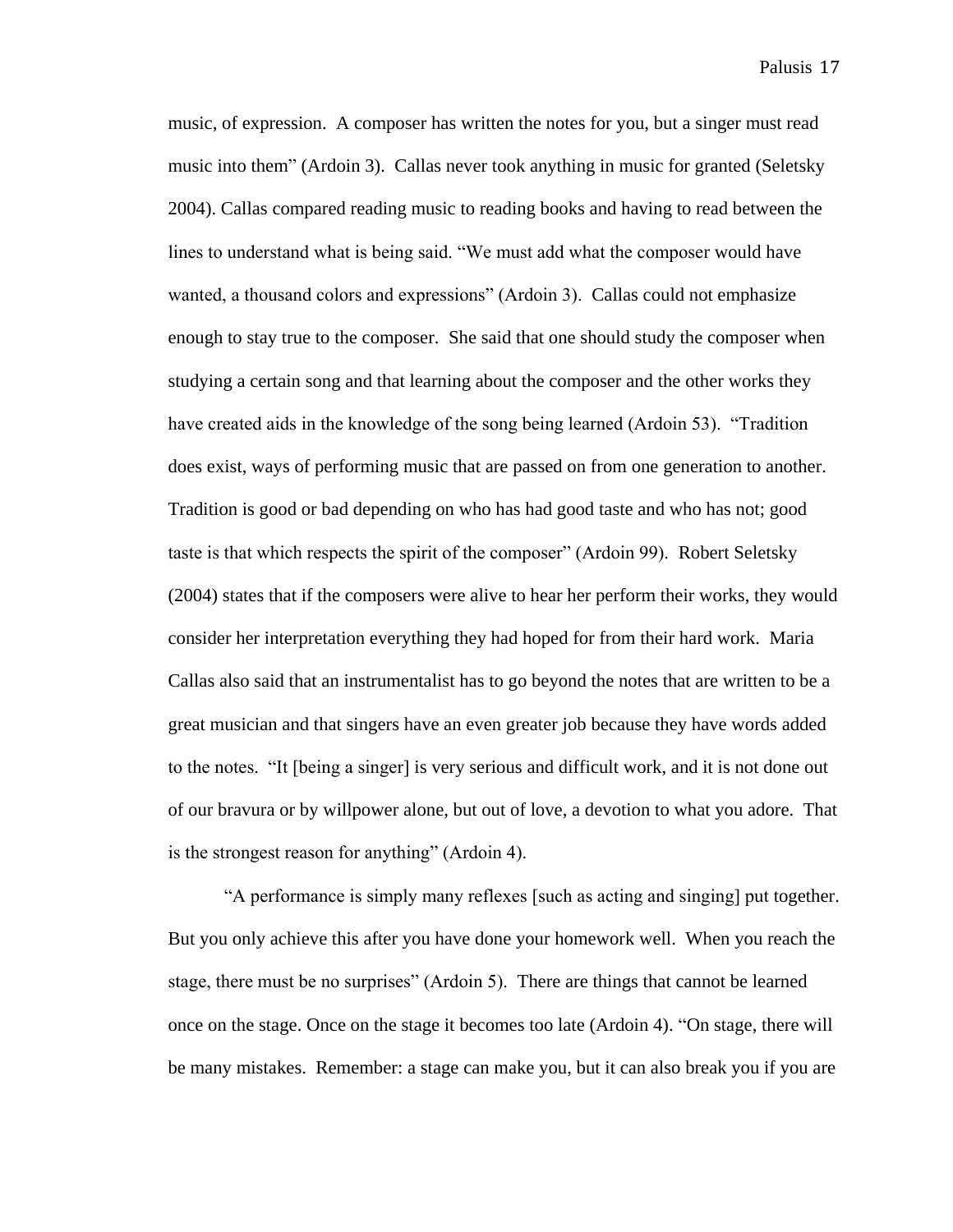not careful, because there you tend to go for big effects, to overdo, to push. So it is essential when you go home to look immediately at the music and try to gather together your thoughts about a performance" (Ardoin 69-70). Callas warned that: "When you are happy with what you have done, there is no progress." She would look back on a performance to seek out the bad things so that she could take them, fix and then improve them (Ardoin 10).

Maria Callas said that a person is never done studying the score and that there will always be something to learn from it (Ardoin 69). "Music is so enormous that unless you know what you are doing and why, it can envelop you in a state of perpetual anxiety and torture" (Ardoin 5). However, "How nice it is to master a problem and present it to the public with a maximum of ease" (Ardoin 4).

Maria Callas speaks upon all of the various categories of singers that we have now. She says that at one time one soprano would sing *Norma*, *Lucia*, *Sonnambula*, and *Puritani*. "It's a matter of technique. Today, if a soprano does not have her high notes, she is a mezzo. But we all must have our high notes, our low notes. We must have everything" (Ardoin 89). She also warned that one should not think of singing as an easy career and that it is a lifelong effort of work and that it never truly stops (Ardoin 297).

When Maria Callas taught a master class at Juilliard she taught many valuable lessons that can be used to this day concerning each piece of music and the techniques that she uses to accomplish a beautiful performance. She said: "When you repeat, you must be careful to vary the music somewhat so that it remains interesting for the public. This is always done, naturally, with good taste and within the style of the composer" (Ardoin 10). Smoothness is key. Slurring lines is not correct and there needs to be a clear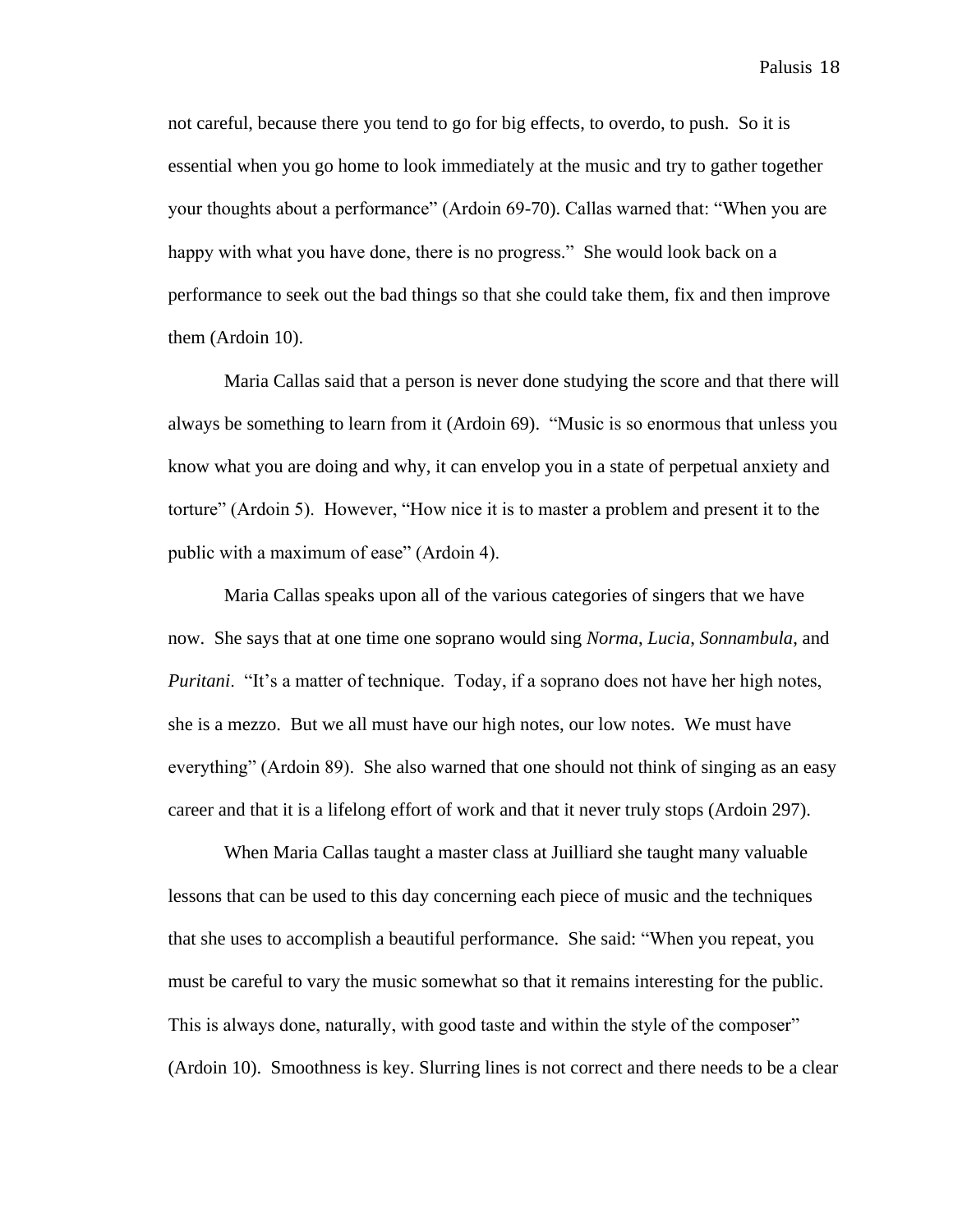beginning and end (Ardoin 67). "In between, your singing must create the illusion of one large breath when in actuality it will be made up of many little breaths. If you are capable of doing this, you will take the public into another world, another atmosphere, a different spirit and mind" (Ardoin 67).

"Incidentally, in this matter of breathing, I feel strongly that no one should breathe high in the chest. I am not a voice teacher, but I know this can choke you. You must breathe lower, entirely from your diaphragm. This is easily said and not easily done, of course, but it is the very basis of singing well. Good diction also places your voice where it should be. The clearer your diction, the purer your sound, the better the public will hear you and the better your interpretation" (Ardoin 94).

Callas left us with other various tips, such as that: no aria is the same. Therefore a singer must be dynamic and learn all they can to make the arias unique and respectful of the composer. Every word is important (Ardoin 264) and diction is also a key to a great perfomance (Ardoin 242). One should take the time to learn each note slowly to solidify the notes and rhythm (Ardoin 102). However Callas emphasized that "There must always be a reason for an embellishment, or don't use one" (Ardoin 13). Many singers could learn from Maria Callas in many ways.

Callas also suggested "When you have learned the notes, you must then speak the words to yourself to find a natural rhythm." Speaking the words helps the singer focus on communicating what is being sung. In a recitative it is very important because they are freer and learning how the words would be spoken can manipulate the recitative to sound more realistic which makes the piece of music take on a new life (Ardoin 8). "I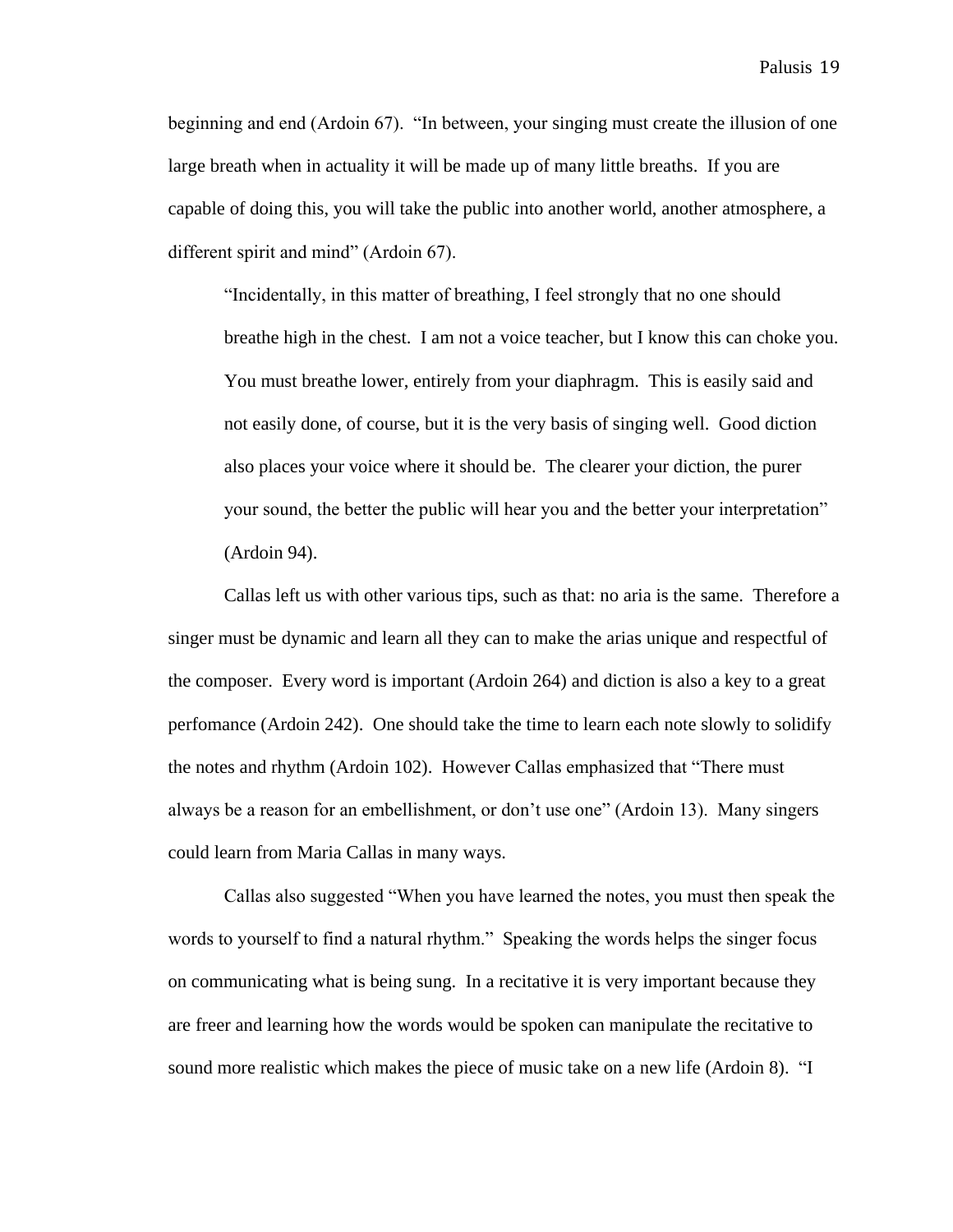find the meaning for a personage in the music, not in the libretto, though I give enormous attention to words. Still, my dramatic truth comes from the music. As the years go by, a character will deepen if you are a person who likes to grow rather than stand still" (Ardoin 9).

"There must be an expression to everything you do, a justification. I learned that every embellishment must be put to the service of music, and that if you really care for the composer and not just for your own personal success, you will always find the meaning of a trill or a scale that will justify a feeling of happiness, anxiety, sadness" (Ardoin 5). "These so-called 'tricks' are not tricks at all but exercises like those an athlete does to build strength, endurance, and muscles" (Ardoin 5). Maria Callas was a master of control. She wasn't just a good actress, but she was a master of the music itself. "Serafin once told me a marvelous thing. He said, 'You want to find out how the opera should be acted? You only have to listen to the music and you'll find everything there for you.' I seized on that immediately. I felt I knew exactly what he meant, and that is perhaps my biggest secret! I act according to the music – to a pause, to a chord, to a crescendo," (Levine 110). Other singers try to overcompensate their lack of knowledge of the music with acting. "Do not try to add exterior passion until you are confident with the aria's internal demands" (Ardoin 39). Callas is saying that one must start by learning each and every note, rhythm and dynamic before beginning to perform and read between the lines of the piece of music (Ardoin 39).

Callas enhanced opera by uniting it with theatre. Schonberg once wrote that Callas saw opera as a form of both theatre and voice (Felder 340). He said she was the one who combined it all as one and she had a unique influence on opera (Felder 340).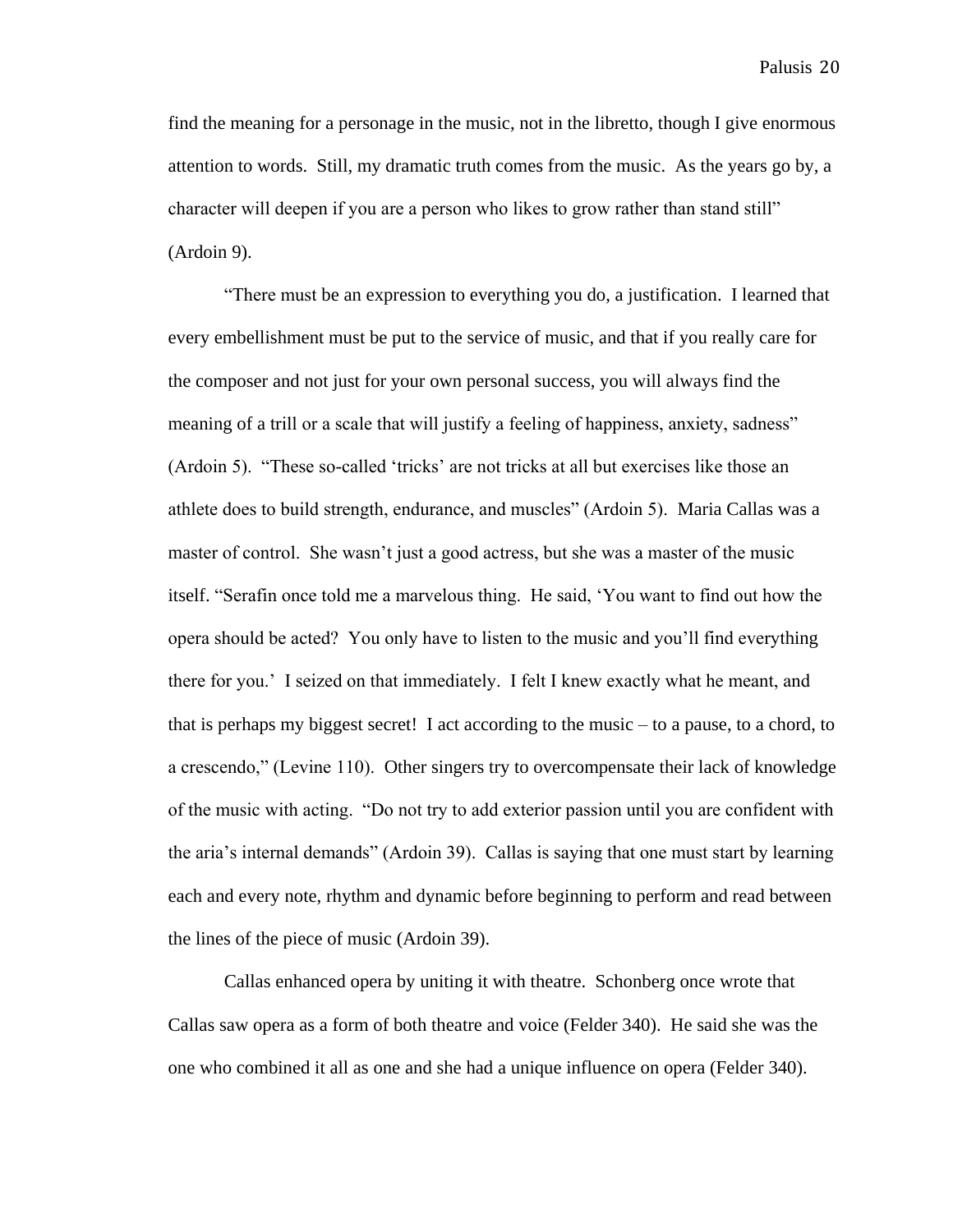Callas sought out roles that were not just demanding and intense vocally but also for roles that were dramatic as well (Levine 60). Her dynamics, unique subtlety, note lengths, stresses, rubato and shaping of phrases created the expressive music that she produced (Seletsky 2004). Her acting wasn't always to be seen, but always could be heard, and therefore, her recordings were just as riveting as her live performances (Seletsky 2004). Many people have tried to recreate her sense of expression, but most fail to mirror her brilliance (Seletsky 2004).

"In my opinion, opera is the most difficult of all the arts. To succeed, you must not only be a first-rate musician but a first-rate actor. It goes without saying that you must also be able to cope with your colleagues—first with the conductor, then with the other singers, with the stage director—for opera is a vast unit where everyone plays a vital role" (Ardoin 10). "Also, along with the notes of an aria and your facial expressions, you must carefully plan the situation. Who is this girl? What is she feeling? What is she all about?" (Ardoin 271). "Think of the expression of the words, of good diction, and of your own deep feelings" (Ardoin 297). "You must try to characterize the person you will play, decide what sort of individual she is, what her background is, what her attitudes must be. This you will get from the music, not from history" (Ardoin 92). In one of her Julliard master classes Maria Callas was talking about the role of Mimi in *La Boheme*: "Be very aware, too, of your face. Before you sing a note, you must give the emotion to the public on your face. Never practice, however, in front of a mirror. Mirrors are for dancers. Inside of you is the mirror you must use, a mental mirror. Never forget that a look—a frown, a smile—is an expression that must support the music. Use only the expression that is proper for what you are singing, for your face will tell the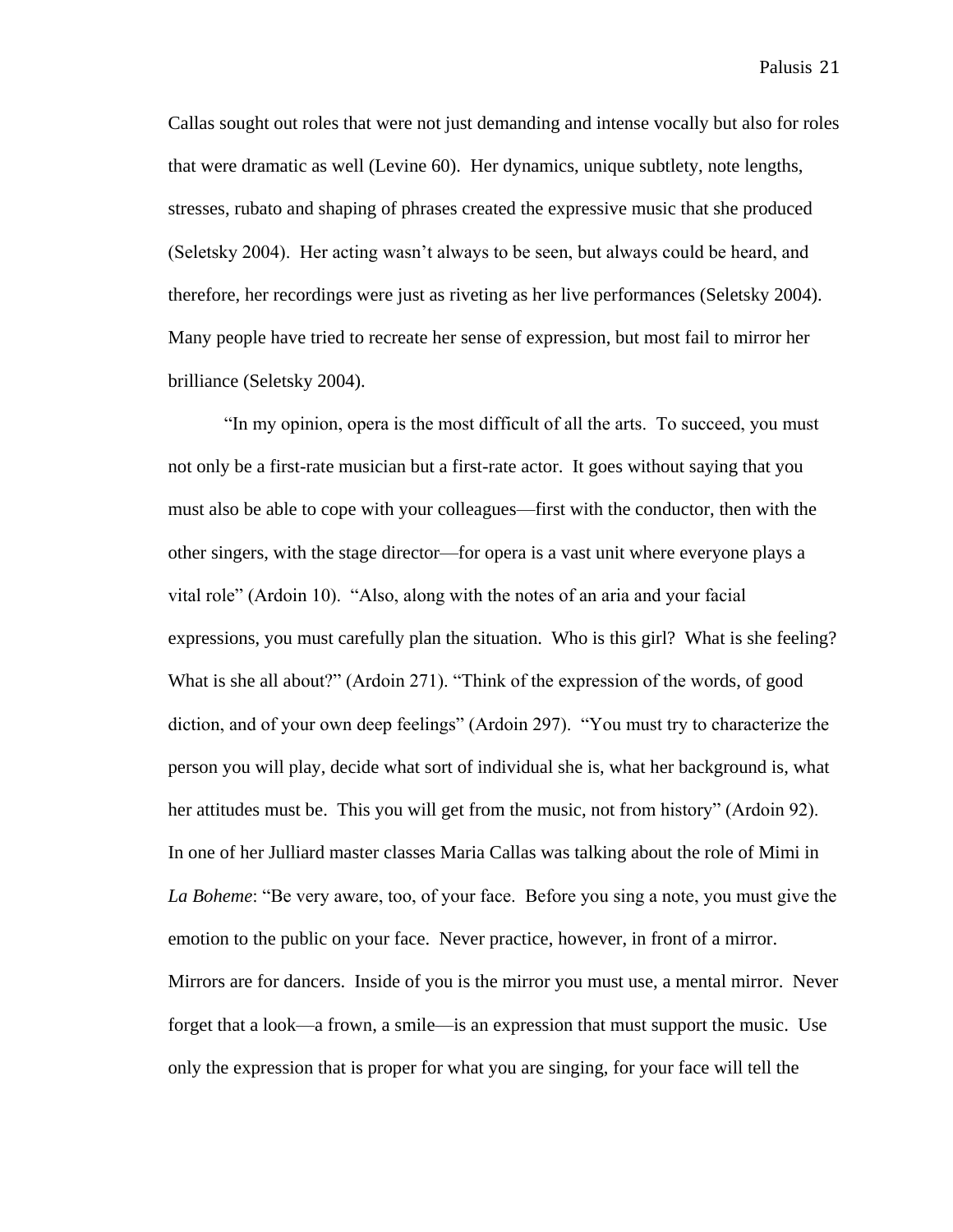public as much as the music" (Ardoin 271). Intentional and unintentional expressions are both important to be conscious of and the control of both needs to be learned. Callas emphasized this by saying: "Be particularly careful on nights when you are not at your best. Don't frown if something goes wrong. This is something I had to fight. It is one of the many bad habits you can get into unless you are careful and think to change it" (Ardoin 271).

Tullio Serafin would say that the score gives the hints of when to use a gesture of when one should move on the stage. He said that the composer has placed such moments like that in the score (Ardoin 5). Serafin strongly believed that any form of gesture should be followed "with your mind and soul," (Ardoin 6). Maria Callas expounds on her experiences with gestures while teaching in a Master Class at Juilliard:

"Watch your hands… don't move them too much. In fact, the less you move them, the better. If you constantly point here or there, the public will not believe you when it counts. Remember, there must always be a reason when you use your hands. When I began my career, the old style prevailed—big, grand gestures like those in silent movies. I had to fight this; I knew they were wrong. Everything today is more real, and the public expects realism from you on stage. Why should opera be different?" (Ardoin 271).

Movements should originate from the mind and from the heart. Callas suggested that when two people are singing to each other that they should forget the rehearsals so that their reactions are fresh and new as if they are hearing everything for the first time. "I became able to do this to such an extent that if a colleague forgot his words, I couldn't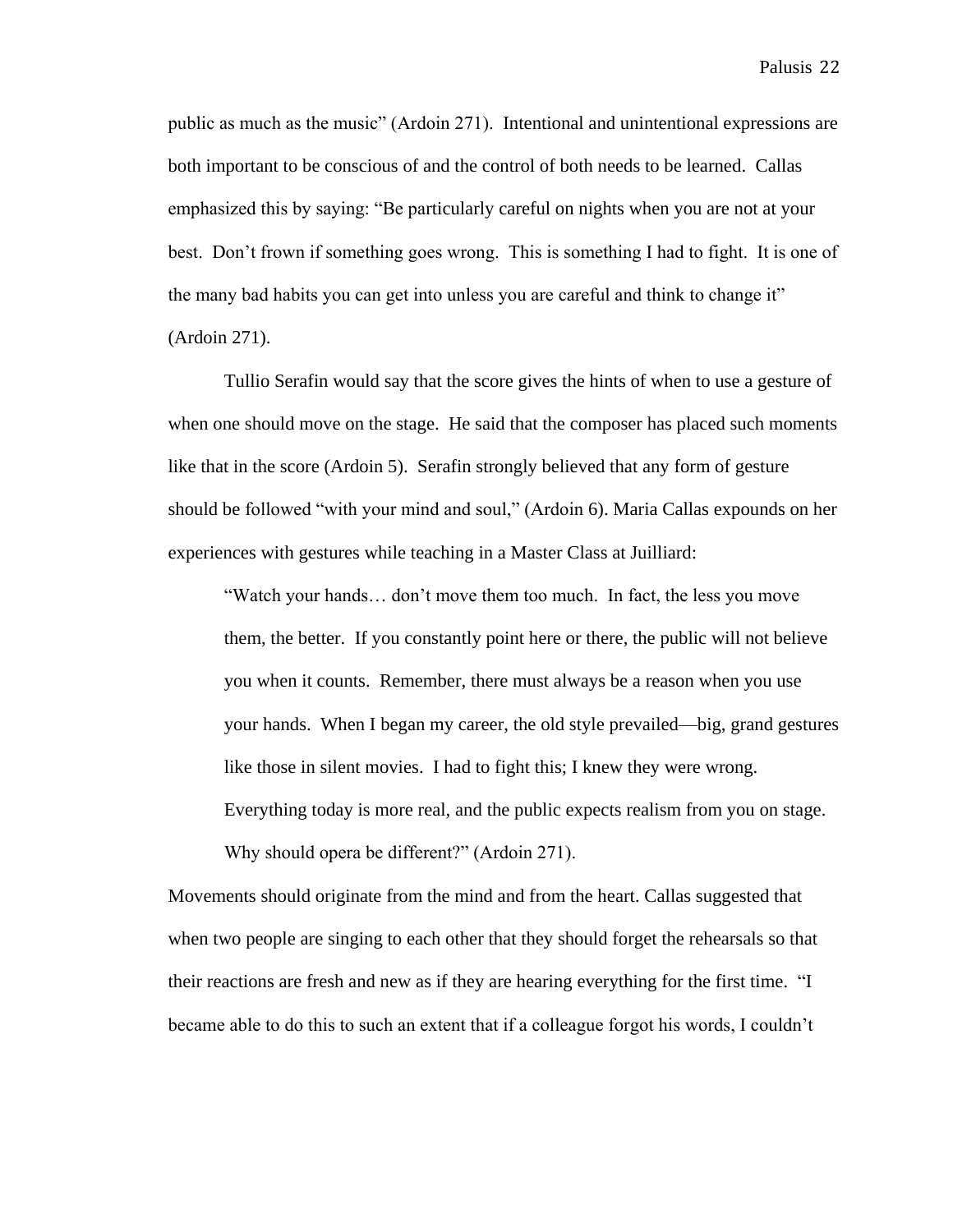give them to him. Theater has to be real; there must always be something new" (Ardoin 6).

Callas teaches that "We must never forget that we are interpreters, that we are there to serve the composer and to discharge a very delicate task… If you serve art well, everything will come automatically: you will be great, you will have money, there will be fame. But the work is hard, in the beginning, during, and afterwards" (Ardoin 11). Callas makes it clear whenever she teaches that art comes from a lot of time and commitment, but it is very rewarding in the end for those who push through and grow. Callas started a movement of expression that was never seen before and people to this day look to her for guidance in music, opera and theatre.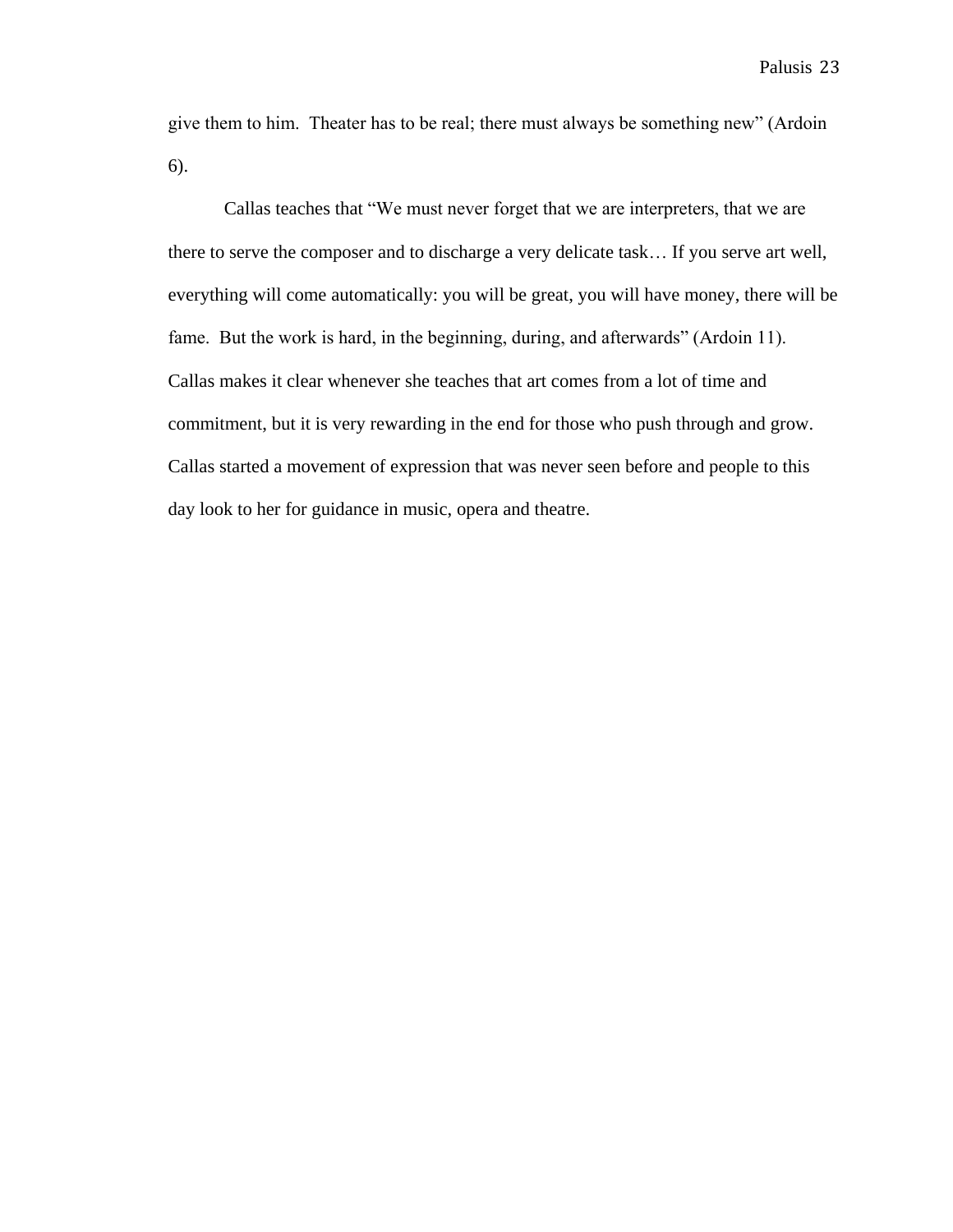#### **CHAPTER 4: METHODOLOGY**

A survey was taken consisting of the use of one singer and one pianist. A Vocal Performance major performed the English song, *Sleep* by Ivor Gurney. The piano accompaniment was performed once and recorded without the vocals. The vocalist sang over the same accompaniment track two separate times. This allows for the piano to be unchanged and for the only variable to be the singer. For the first recording, the vocalist was asked to sing as accurate to the notation of the music as possible. This means that he focused on being precise to the notation of the music. He was also asked to sing without emotion. The second recording, the vocalist was asked to perform the piece with emotion as well as to tell the story and meaning of the song. Both recordings are audio tracks.

The survey was proposed to the Departmental Recital class at Southeastern University, which consists of all of the music majors on the campus. The purpose of limiting it solely to music majors was to focus in on what educated musicians had to say about the recordings. There was a sign up sheet for 16 students and following the end of the class they moved over to the music computer lab. The lab consists of 8 identical Macintosh computers containing one of the two recorded tracks. The students were split evenly between the two songs, resulting in 8 students to each recording. Each student was presented a consent form to read and sign, another consent form to keep for their own documentation and a survey sheet with 8 questions on it.

The purpose of the taking the survey was to assess how expression was perceived in a performance. The survey was created to discover how a listeners perceived the two songs and if one song was enjoyed more or preferred over the other. The survey was also used to discover if a song is understood more or less when expression is deliberately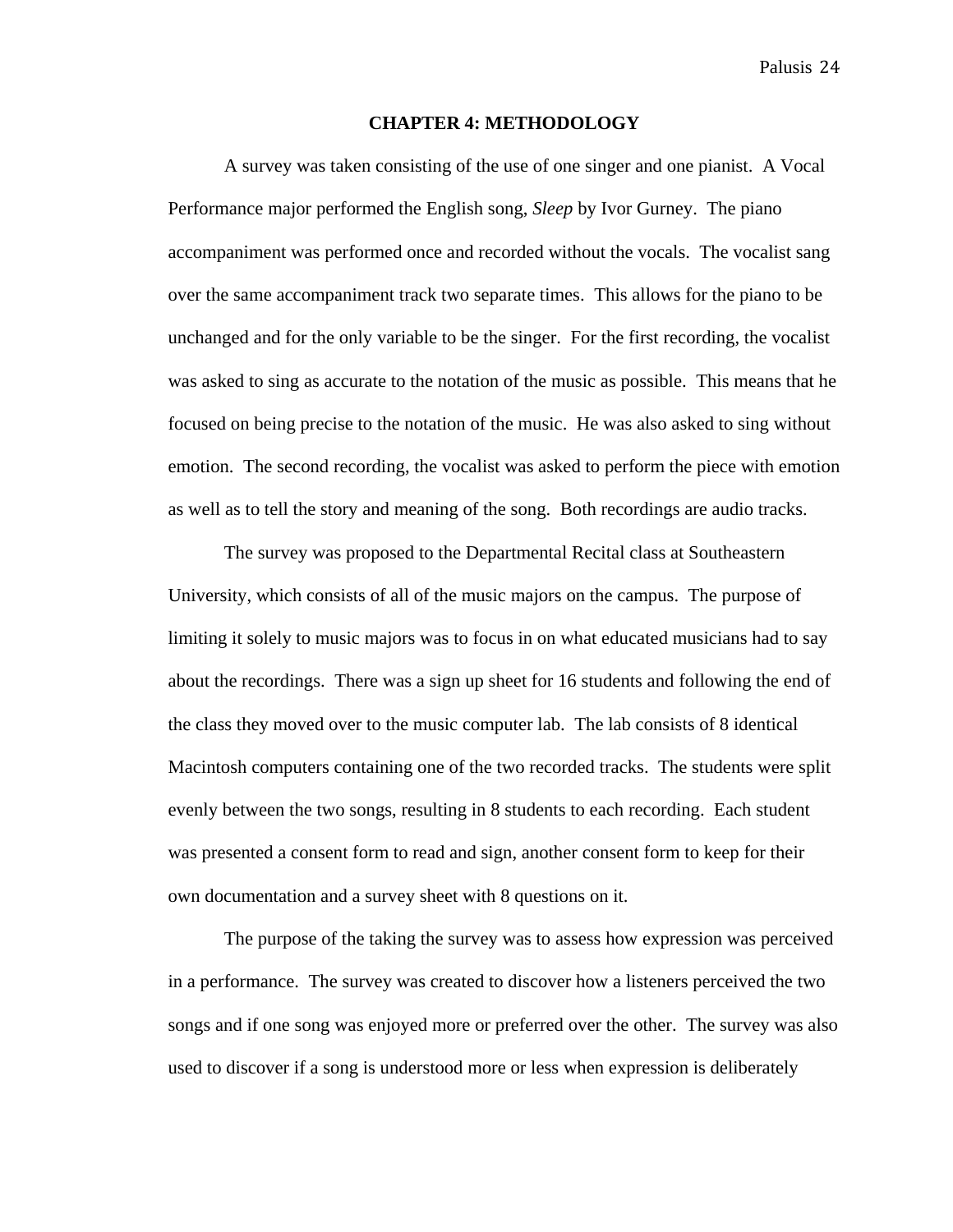added. The results of the survey have the potential to aid in further study of expression in music and how the audience perceives a performance. The survey may also influence how performers approach their practices and it may change how performances are done in the future.

After the survey was taken and the data assessed, it was presented in my Senior Recital. The information from the entire paper was shared and everything was tied into the whole performance. I attempted to apply all that I have learned through the process of this paper into the performance so that I could be an example of the information. This was therefore used as a teaching experience for those in the audience.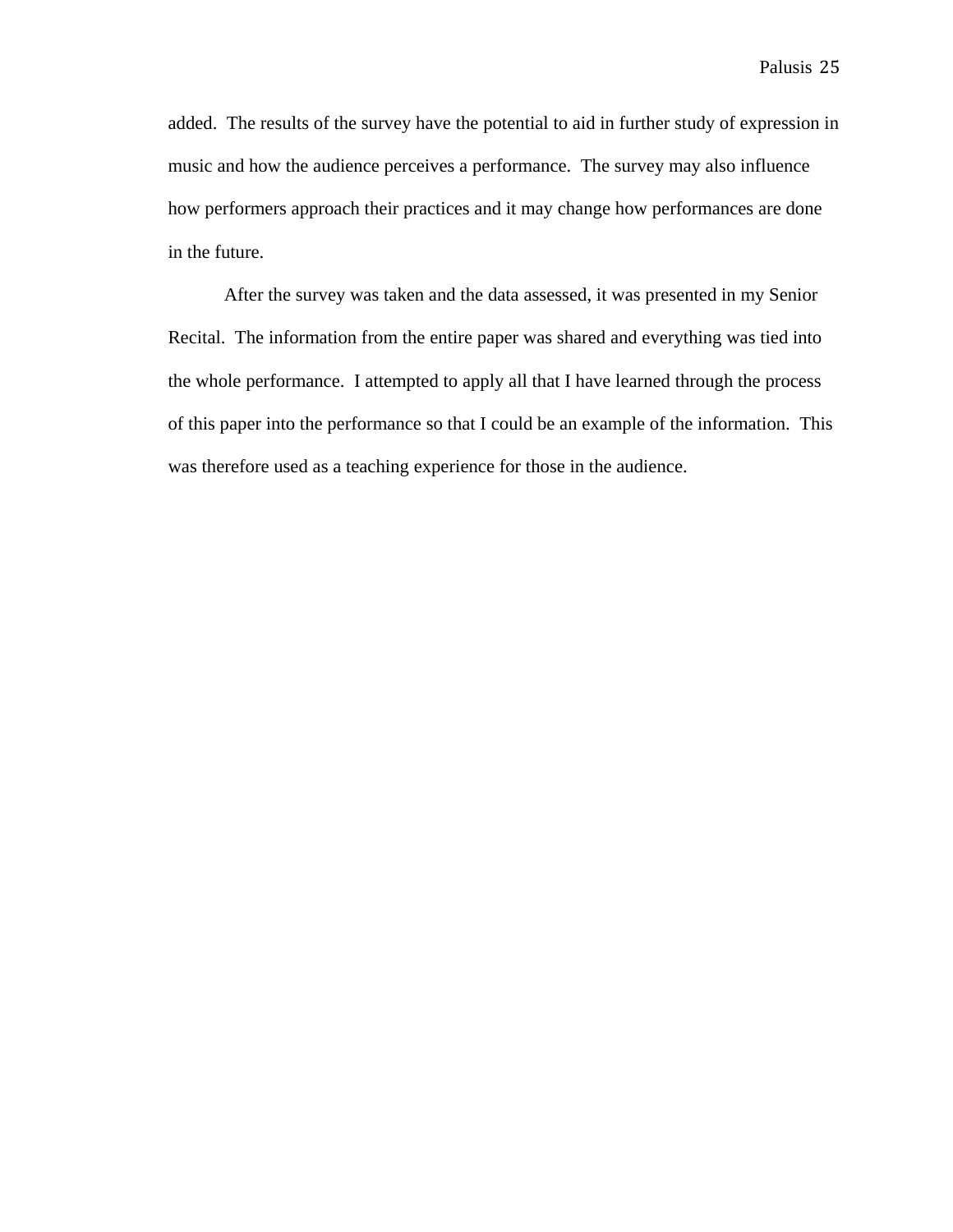# **CHAPTER 5: ANALYSIS OF DATA**

# **Comparing Group A and Group B**

| Group A: Strict to notation   | Group B: Added expression       |
|-------------------------------|---------------------------------|
| Instrumentalist: 75%          | Instrumentalist: 37.5%          |
| Vocalist: 25%                 | Vocalist: 62.5%                 |
| Happy: 0%                     | Happy: 0%                       |
| Some Happiness: 25%           | Some Happiness: 0%              |
| No Emotion: 0%                | No Emotion: 0%                  |
| Some Sadness: 50%             | Some Sadness: 62.5%             |
| Sad: 25%                      | Sad: 37.5%                      |
| Happy: 12.5%                  | Happy: 0%                       |
| Some Happiness: 0%            | Some Happiness: 0%              |
| No Emotion: 12.5%             | No Emotion: 25%                 |
| Some Sadness: 50%             | Some Sadness: 62.5%             |
| Sad: 25%                      | Sad: 12.5%                      |
| Yes: 25%                      | Yes: 25%                        |
| No: 75%                       | No: 75%                         |
|                               |                                 |
| Answers ranged from the       | Answers ranged from the         |
| thought that the singer is    | thought that the singer was     |
| dreaming, yearning for        | conveying the sadness that the  |
| something, wishing he were    | piano was, a person longing to  |
| asleep, wanting to be         | be happy, the singer is longing |
| distracted, suffering and the | for something, possibly about   |
| song being about death in     | dreams, heartbreak, sleep being |
|                               |                                 |
| general.                      | the only solace from sadness,   |
|                               | and the singer asking for death |
|                               |                                 |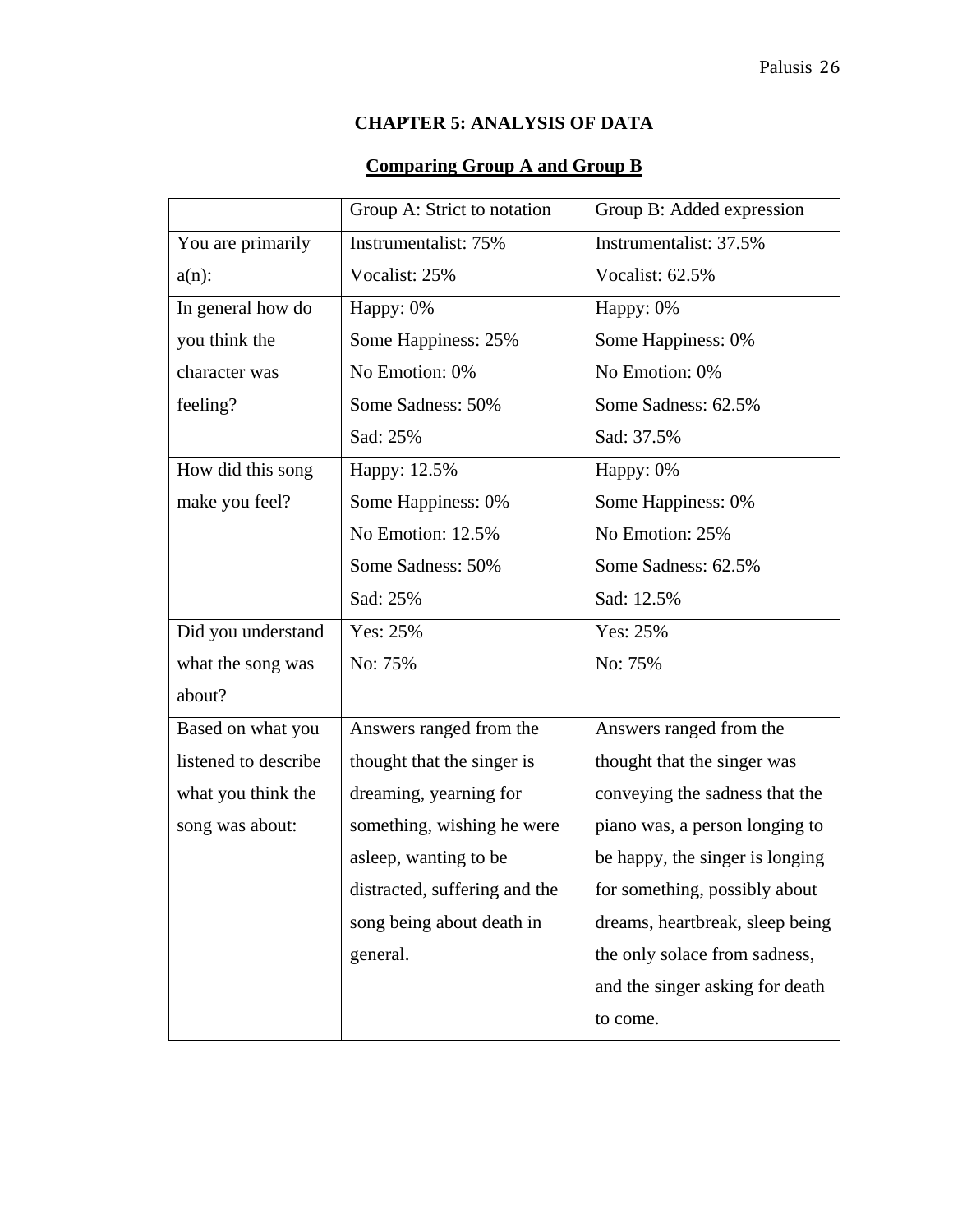| Rate the level of the | Very Skilled: 37.5%            | Very Skilled: 25%              |
|-----------------------|--------------------------------|--------------------------------|
| performance as a      | Well Done: 50%                 | Well Done: 62.5%               |
| whole:                | Average: 12.5%                 | Average: 12.5%                 |
|                       | <b>Amateur Performance: 0%</b> | <b>Amateur Performance: 0%</b> |
|                       | Poorly Done: 0%                | Poorly Done: 0%                |
| Did you enjoy this    | Very much: 50%                 | Very Much: 62.5%               |
| performance?          | Somewhat: 50%                  | Somewhat: 37.5%                |
|                       | Undecided: 0%                  | Undecided: 0%                  |
|                       | Not Really: 0%                 | Not Really: 0%                 |
|                       | Not At All: 0%                 | Not At All: 0%                 |
| Do you think          | Strongly Agree: 100%           | Strongly Agree: 100%           |
| expression is         | Agree: 0%                      | Agree: 0%                      |
| beneficial in a song? | Neutral: 0%                    | Neutral: 0%                    |
|                       | Disagree: 0%                   | Disagree: 0%                   |
|                       | <b>Strongly Disagree: 0%</b>   | <b>Strongly Disagree: 0%</b>   |

Overall, the resulting data was not exactly what was expected. The skill level assessment showed that those listening to the song performed to notation contained greater skill than that of the song focusing on expression. However, those listening to the piece with expression enjoyed the performance more. Both surveys show that there was an equal number who did and did not understand the song. The explanations were both very similar with some minor variations. The song *Sleep* by Ivor Gurney is about Gurney's struggle with his present life and life, to him, seemed too much to bear. He wrote this song showing his longing to be asleep so that he could live inside his dreams rather than that of reality. A couple people in each group seemed to extract that meaning from the song, but not many from either survey. The emotion perceived in the song and the emotion felt by the auditor was spread out in the responses for the first group, while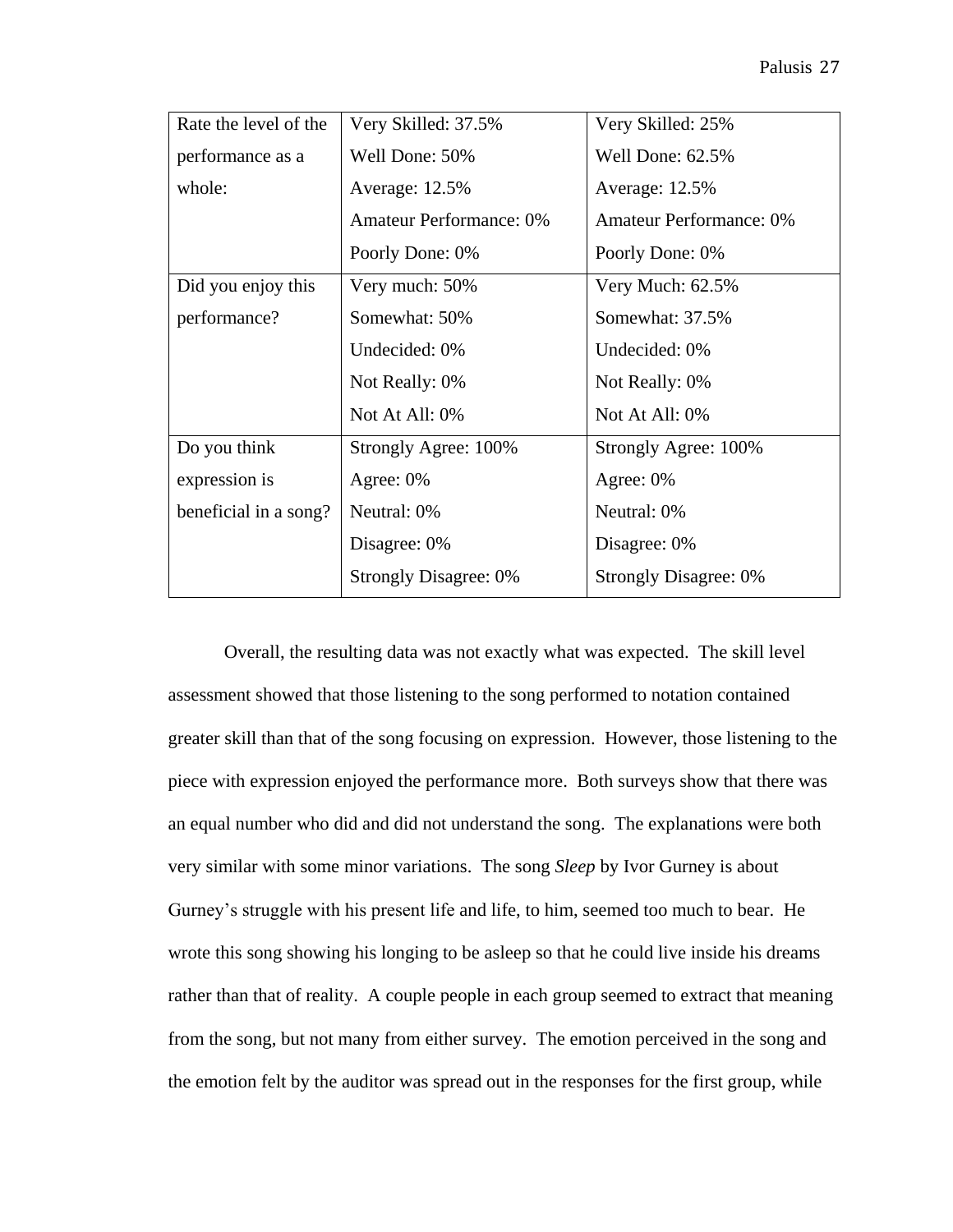the second group all leaned a little towards the sadness end. The emotion responses were the most unexpected results and could have been changed significantly if the participants had been able to listen to both recordings to compare and contrast.

|                       | Instrumentalists of Group A   | Vocalists of Group A         |
|-----------------------|-------------------------------|------------------------------|
| In general how do     | Happy: 0%                     | Happy: 0%                    |
| you think the         | Some Happiness: 16.67%        | Some Happiness: 50%          |
| character was         | No Emotion: 0%                | No Emotion: 0%               |
| feeling?              | Some Sadness: 50%             | Some Sadness: 50%            |
|                       | Sad: 33.34%                   | Sad: 0%                      |
| How did this song     | Happy: 16.67%                 | Happy: 0%                    |
| make you feel?        | Some Happiness: 0%            | Some Happiness: 0%           |
|                       | No Emotion: 0%                | No Emotion: 50%              |
|                       | Some Sadness: 50%             | Some Sadness: 50%            |
|                       | Sad: 33.34%                   | Sad: 0%                      |
| Did you understand    | Yes: $16.67%$                 | Yes: 50%                     |
| what the song was     | No: 83.34%                    | No: 50%                      |
| about?                |                               |                              |
| Based on what you     | Answers ranged from it being  | Answers ranged from it being |
| listened to describe  | about joy even in suffering,  | about death and having no    |
| what you think the    | sleep as a form of numbness   | understanding of the song.   |
| song was about:       | and a distraction from        |                              |
|                       | everyday life, someone who is |                              |
|                       | being stopped from being      |                              |
|                       | happy, and yearning.          |                              |
| Rate the level of the | Very Skilled: 50%             | Very Skilled: 0%             |
| performance as a      | Well Done: 50%                | Well Done: 50%               |
| whole:                | Average: 0%                   | Average: 50%                 |

# **Comparing Group A**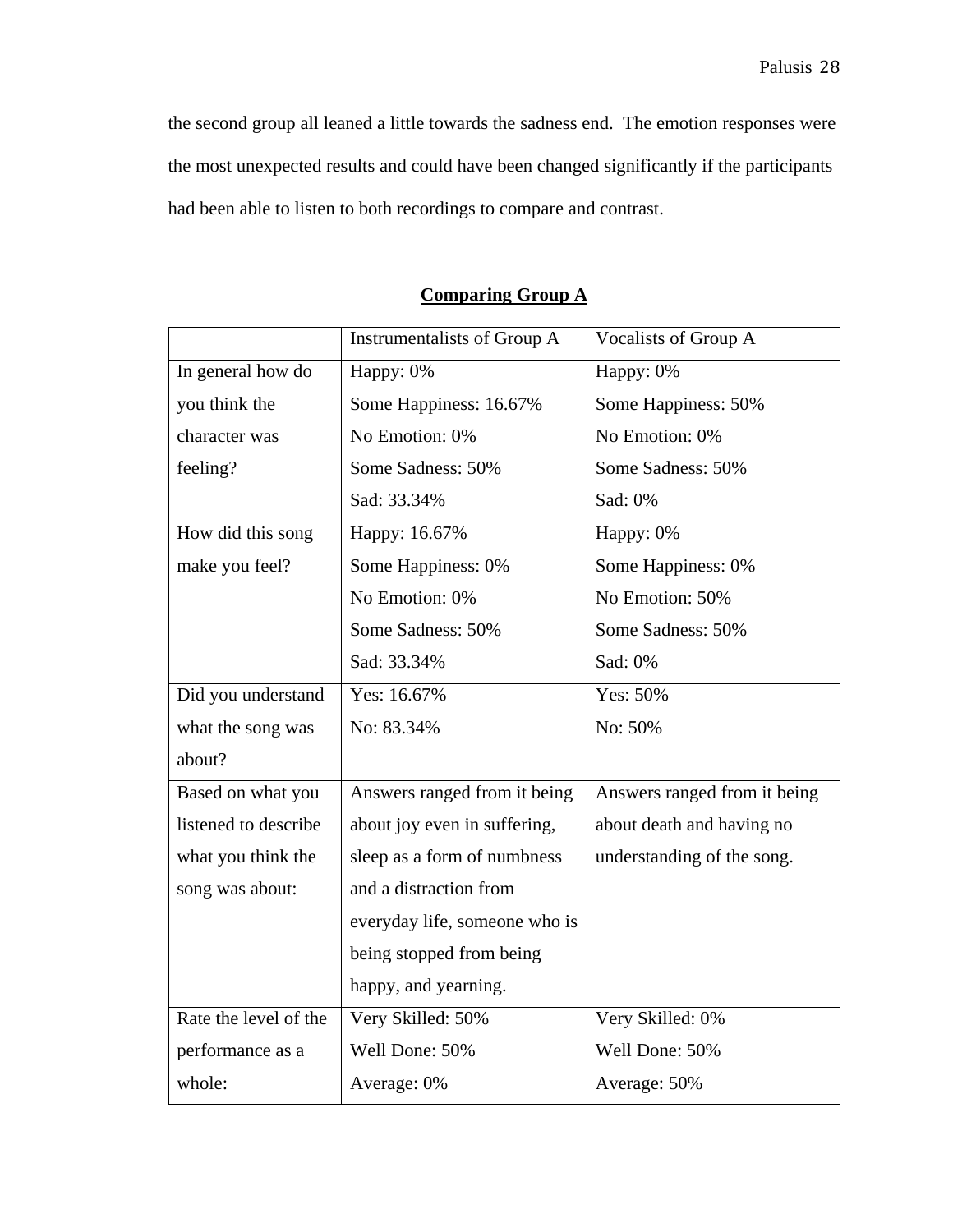|                       | <b>Amateur Performance: 0%</b> | <b>Amateur Performance: 0%</b> |
|-----------------------|--------------------------------|--------------------------------|
|                       | Poorly Done: 0%                | Poorly Done: 0%                |
| Did you enjoy this    | Very much: $66.67\%$           | Very Much: 0%                  |
| performance?          | Somewhat: 33.34%               | Somewhat: 100%                 |
|                       | Undecided: 0%                  | Undecided: 0%                  |
|                       | Not Really: 0%                 | Not Really: 0%                 |
|                       | Not At All: 0%                 | Not At All: $0\%$              |
| Do you think          | Strongly Agree: 100%           | Strongly Agree: 100%           |
| expression is         | Agree: $0\%$                   | Agree: $0\%$                   |
| beneficial in a song? | Neutral: 0%                    | Neutral: 0%                    |
|                       | Disagree: 0%                   | Disagree: 0%                   |
|                       | <b>Strongly Disagree: 0%</b>   | <b>Strongly Disagree: 0%</b>   |

Data worth pointing out consists of the instrumentalists having and extreme range of different emotions having been felt. The instrumentalists said that the singer was very skilled while the vocalists said that the singer had a "well done" performance. The instrumentalists statistically showed that they enjoyed the performance more than that of the vocalists.

### **Comparing Group B**

|                   | Instrumentalists of Group B | Vocalists of Group B |
|-------------------|-----------------------------|----------------------|
| In general how do | Happy: $0\%$                | Happy: $0\%$         |
| you think the     | Some Happiness: 0%          | Some Happiness: 0%   |
| character was     | No Emotion: 0%              | No Emotion: 0%       |
| feeling?          | Some Sadness: 33.34%        | Some Sadness: 80%    |
|                   | Sad: 66.67%                 | Sad: 20%             |
| How did this song | Happy: $0\%$                | Happy: $0\%$         |
| make you feel?    | Some Happiness: 0%          | Some Happiness: 0%   |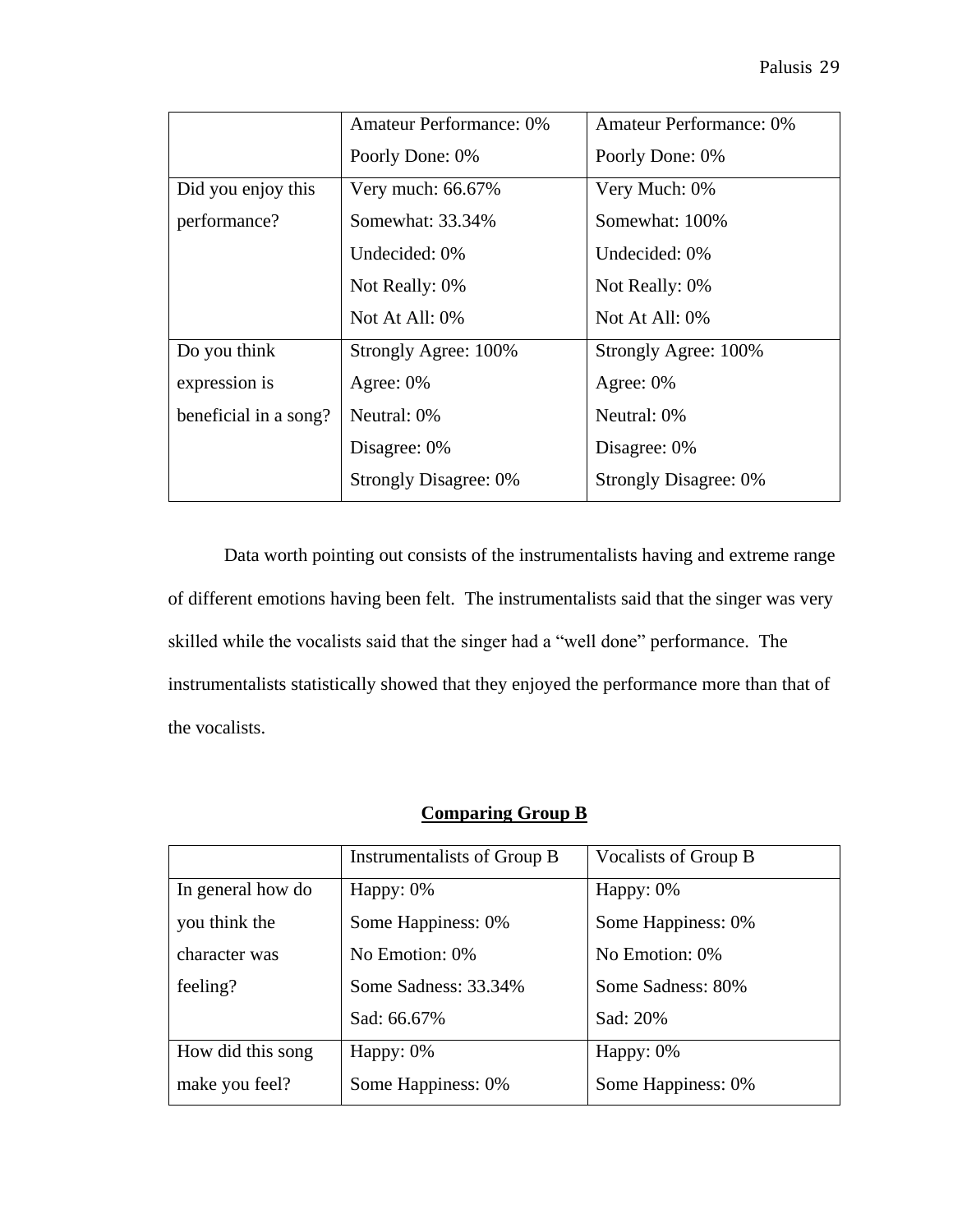|                       | No Emotion: 33.34%             | No Emotion: 20%                 |
|-----------------------|--------------------------------|---------------------------------|
|                       | Some Sadness: 33.34%           | Some Sadness: 80%               |
|                       | Sad: 33.34%                    | Sad: 0%                         |
| Did you understand    | Yes: 33.34%                    | Yes: 20%                        |
| what the song was     | No: 66.67%                     | No: 80%                         |
| about?                |                                |                                 |
| Based on what you     | Answers ranged from it being   | Answers ranged from it being    |
| listened to describe  | about longing for something    | about calling sleep/death to    |
| what you think the    | or someone, nostalgia,         | come, someone being sad and     |
| song was about:       | someone who is sad and         | desiring joy and that they      |
|                       | wants to be happy, and there   | believe sleep would bring that, |
|                       | was a confusion that the piano | heartbreak, a goodbye,          |
|                       | seemed to have a negative      | melancholy, and dreams.7        |
|                       | tone while the singer was said |                                 |
|                       | to not be conveying the same   |                                 |
|                       | thing.                         |                                 |
| Rate the level of the | Very Skilled: 0%               | Very Skilled: 40%               |
| performance as a      | Well Done: 66.67%              | Well Done: 60%                  |
| whole:                | Average: 33.34%                | Average: 0%                     |
|                       | <b>Amateur Performance: 0%</b> | <b>Amateur Performance: 0%</b>  |
|                       | Poorly Done: 0%                | Poorly Done: 0%                 |
| Did you enjoy this    | Very much: 33.34%              | Very Much: 80%                  |
| performance?          | Somewhat: 66.67%               | Somewhat: 20%                   |
|                       | Undecided: 0%                  | Undecided: 0%                   |
|                       | Not Really: 0%                 | Not Really: 0%                  |
|                       | Not At All: 0%                 | Not At All: 0%                  |
| Do you think          | Strongly Agree: 100%           | Strongly Agree: 100%            |
| expression is         | Agree: 0%                      | Agree: 0%                       |
| beneficial in a song? | Neutral: 0%                    | Neutral: 0%                     |
|                       | Disagree: 0%                   | Disagree: 0%                    |
|                       | <b>Strongly Disagree: 0%</b>   | <b>Strongly Disagree: 0%</b>    |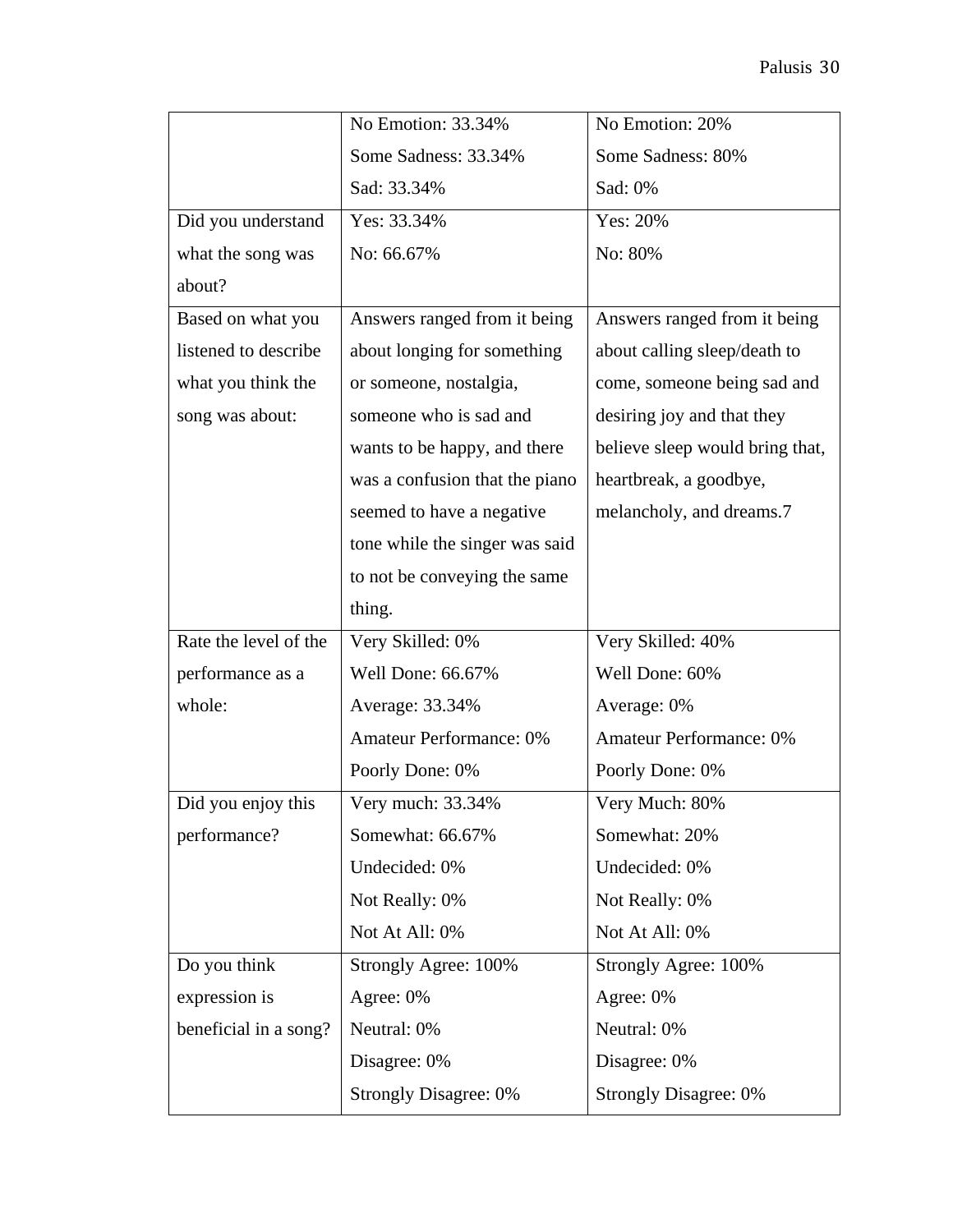The instrumentalists seemed to recognize more sadness in the character than the vocalists, which was a similar result to Group A. Both the instrumentalists and vocalists appeared to have similar emotional reactions to the song. Overall there was a similar amount of understanding of the song. The vocalists rated the skill of the singer higher than that of the instrumentalists, which was the opposite result of Group A. The vocalists showed that they enjoyed the performance more than that of the instrumentalists, which was also the opposite result of Group B.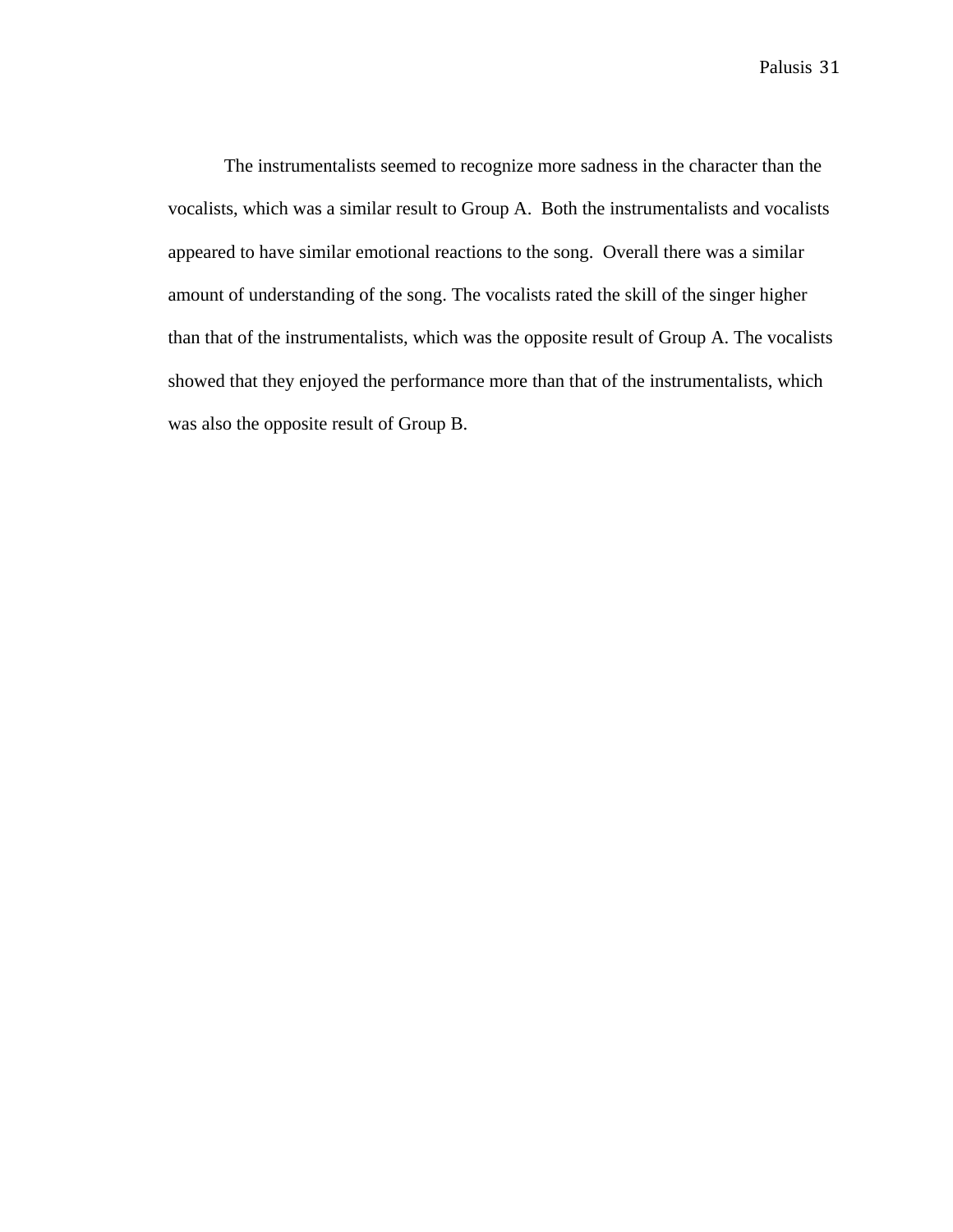#### **CHAPTER 6: CONCLUSION**

There are many possibilities to further this study to generate more detailed data. The test subjects could be selected from music majors who are complete strangers from the person giving the survey. Even more significant would be recording a vocalist that the survey participants didn't recognize. A graduated senior recorded *Sleep* and several of those participating in the survey openly stated that they recognized they knew who the singer was. This could have ultimately created a bias in the participant.

Using an online survey would have also presented a variety of results. The reason it wasn't chosen was to control the exact technology used for the survey so that they wouldn't have to be considered as a factor that could affect the results. However, by having an online survey it could be shared around the state or the country and thus bring in a potentially large amount of results. More people taking the survey can render a more detailed analysis of the surveys.

Using people who are not limited to being a music student in college could also bring different results to the survey. This is important because anyone can enjoy music or a live performance. Finding out others opinions from different points of view can render unique results for the survey. Different ages can also have an intriguing effect on the survey results. Comparing a child's response to an adult's response could be a potential factor. Also using, for example, and Aria in Italian could render a different result since the words may not be understood, which could be beneficial for data or have a negative effect. By using another language, the accompaniment and the singer could be assessed by the emotion they are expressing and that could be compared to what the song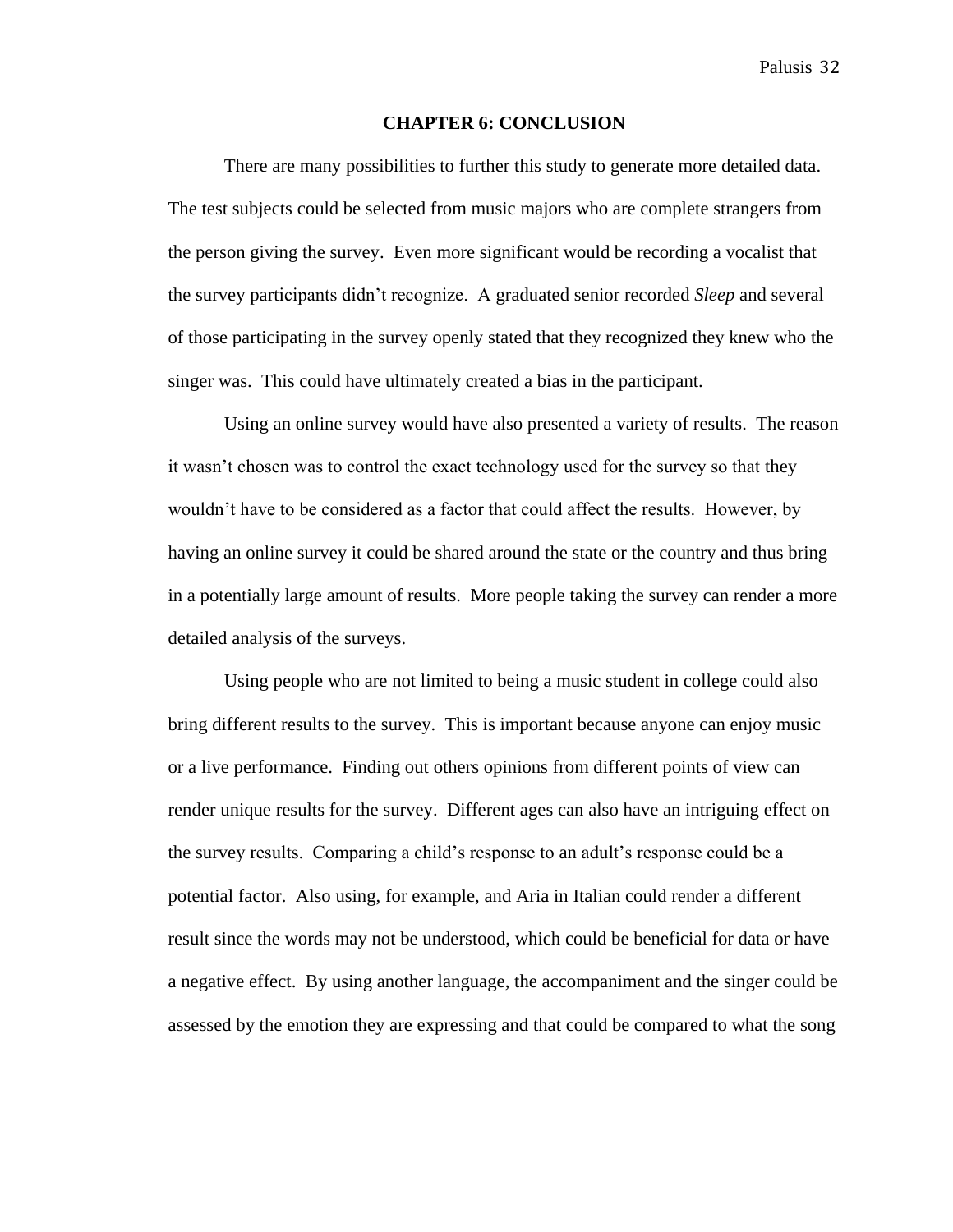was actually about. This would allow for an assessment of the performance quality and how an audience perceives a performance in another language.

One option that was considered for this survey was adding a third survey section. The second recording that incorporated expression was to be videotaped as well. The third section would sound the same as the second audio recording but it would assess if the visual performance enhanced or took away from the quality of the performance perceived by the audience. Another potential factor for the survey was having the participants listen to both songs so that they could compare and share their opinions on both pieces. By not doing this, a potential bias was being avoided. However, biases are a part of watching a performance and ultimately a person's opinion and judgment is what makes them want to see a performance again or never again.

Finally, a future survey could contain a larger variety of questions such as:

- Age?
- Major?
- Male or female?
- Year in college?
- What was the character saying in the song?
- What was the character feeling?
- [Visual] Did the gestures convey anything?
- [Visual] Did the facial expressions draw you in?
- Did the singer appear to understand what he/she was saying?
- Did you care about the character? Etc.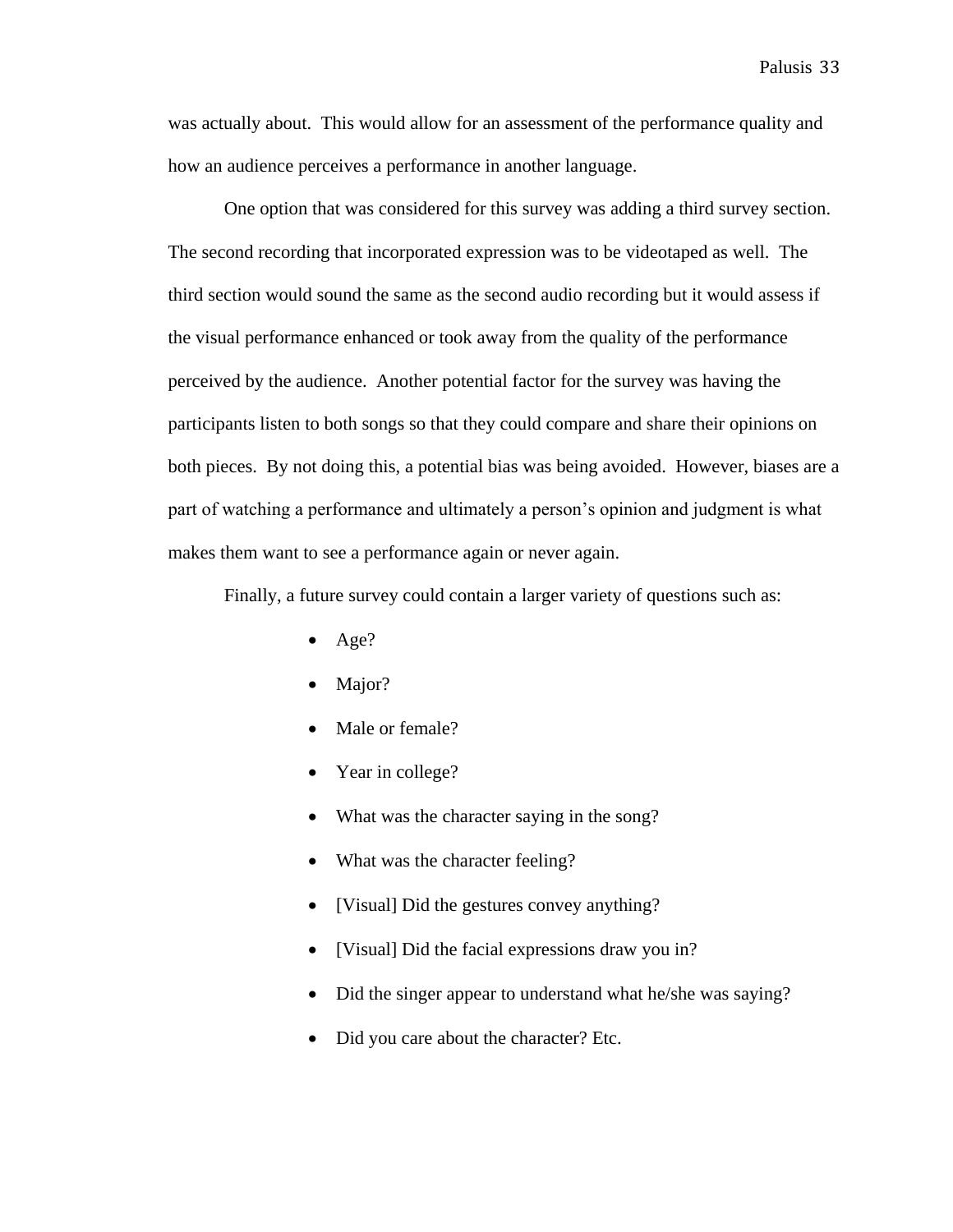My hypothesis of emotion and expression affecting the audience's perception of a performance has proven to be true. Through this process it has been shown that much more research can be made to dive into the depths of what exactly about emotion and expression affects and audience. This research has shown that there is a long way to go towards studying how a performance can be grown and strengthen in the arts and there is a wide range of people to glean knowledge and wisdom from.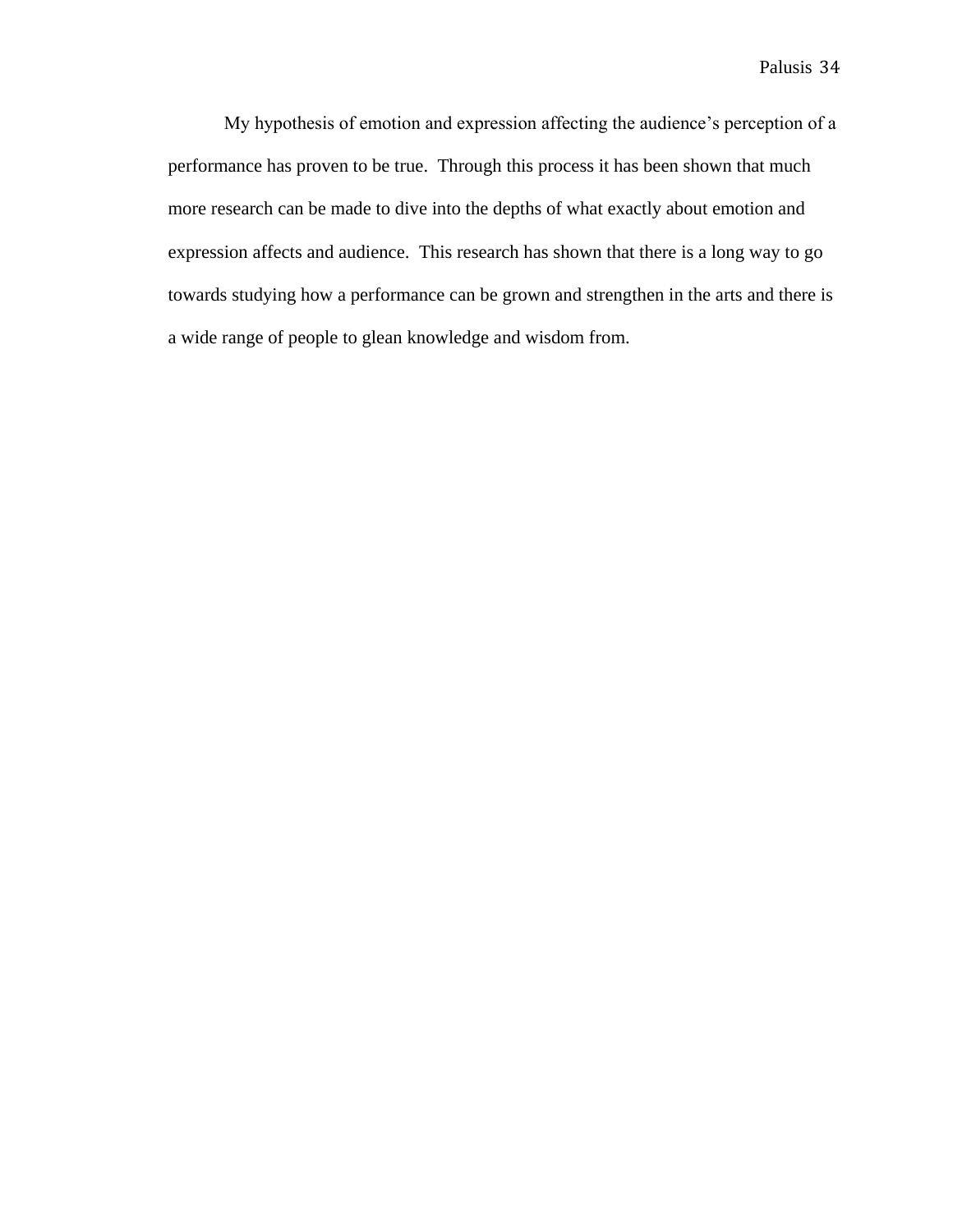#### **CITATIONS**

- Ball, William. "Objectives." *A Sense of Direction: Some Observations on the Art of Directing*. New York: Drama Book, (1984): 70-92. Print. 9 April. 2016.
- Baltes, Felicia Rodica, Julia Avram, Mircea Miclea, Andrei C. Miu. "Emotions Induced by Operatic Music: Psychophysiological Effects of Music, Plot, and Acting. A Scientist's Tribute to Maria Callas." *Brain and cognition* 76.1 (2011): 146–157. Web. 9 March. 2016.
- Barton, John. *Playing Shakespeare: An Actor's Guide*. New York: Anchor, (2001). Print. 5 April. 2016.
- Callas, Maria, and John Ardoin. *Callas at Juiliard: The Master Classes*. New York: Knopf, (1987). Print.
- Felder, Deborah G. *The 100 Most Infuential Women of All Time: a Ranking Past and Present.* Secaucus: Carol Publishing Group, (1996): 337-340. Print.
- Ketcham, Michael G. "The Arts of Gesture the Spectator and its Relationship to Physiognomy, Painting, and the Theater." *Modern Language Quarterly* 42.2 (1981): 137-152. Print. 11 Feb. 2016
- Langer, Susanne K. "Chapter 2: Expressiveness." *Problems of Art; Ten Philosophical Lectures*. New York: Scribner (1957): 13-26. Print. 25 April. 2016.
- ---. "Chapter 3: Creation." *Problems of Art; Ten Philosophical Lectures*. New York: Scribner, 1957: 27-43. Print. 27 April. 2016.
- ---. "Chapter 8: Principles of Art and Creative Devices." *Problems of Art; Ten Philosophical Lectures*. New York: Scribner, (1957): 108-123. Print. 27 April. 2016.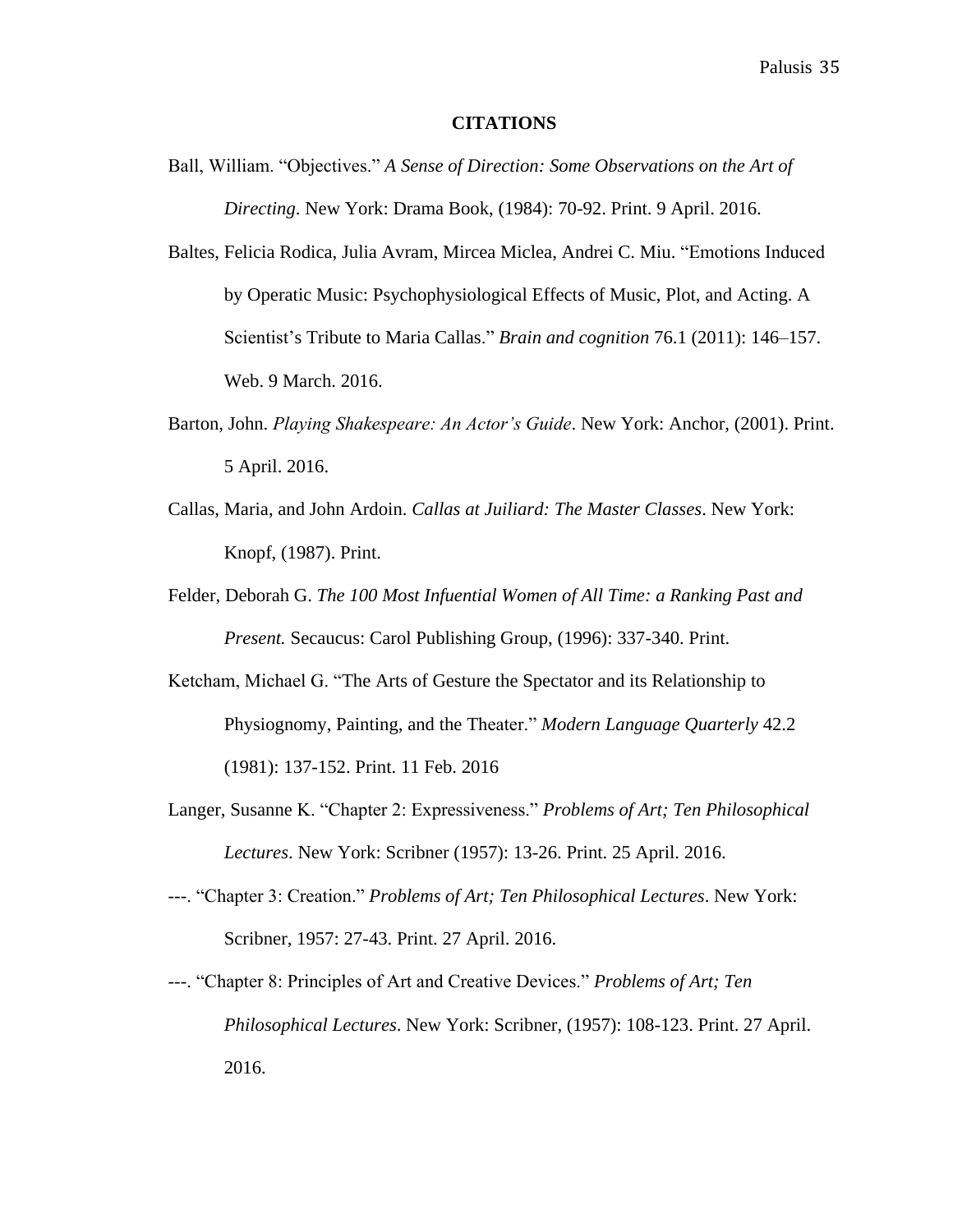- Levine, Robert. *Maria Callas: a Musical Biography.* New York: Black Dog & Leventhal, (2003). Print.
- Olteţeanu, Ion. "Vocal Expression, Music Performance, and Communication of Emotions." *Linguistic & Philosophical Investigations* 9 (2010): 311–316. Web. 24 March. 2016.
- Poon, Matthew, and Michael Shutz. "Cueing musical emotions: An empirical analysis of 24-piece sets by Bach and Chopin documents parallels with emotional speech." *Frontiers in Psychology* (2015): 1-13. Web. 26 Jan. 2015
- Seletsky, Robert E. "The Performance Practice of Maria Callas: Interpretation and Instinct." *The Opera Quarterly* 20.4 (2004): 593–602. Web. 25 March. 2016.
- Shurtleff, Michael. "Chapter 2: The Guideposts." *Audition: Everything an Actor Needs to Know to Get the Part*. New York Bantam, (1980): 33-142. Print. 30 March. 2016.
- ---. "Chapter 4: Some Things an Actor Needs to Know." *Audition: Everything and Actor Needs to Know to Get the Part.* New York: Bantam, (1980): 145-186. Print. 30 March. 2016.
- ---. "Chapter 5: Monologues, Soliloquies, Style." *Audition: Everything and Actor Needs to Know to Get the Part.* New York: Bantam, (1980): 187-194. Print. 30 March. 2016.
- ---. "Chapter 8: Musical Theatre." *Audition: Everything and Actor Needs to Know to Get the Part.* New York: Bantam, (1980): 201-206. Print. 1 April. 2016.
- Spackman, John. "Expressiveness, Ineffability, and Nonconceptuality." *Journal of Aesthetics & Art Criticism* 70.3 (2012): 303–314. Web. 26 March. 2016.